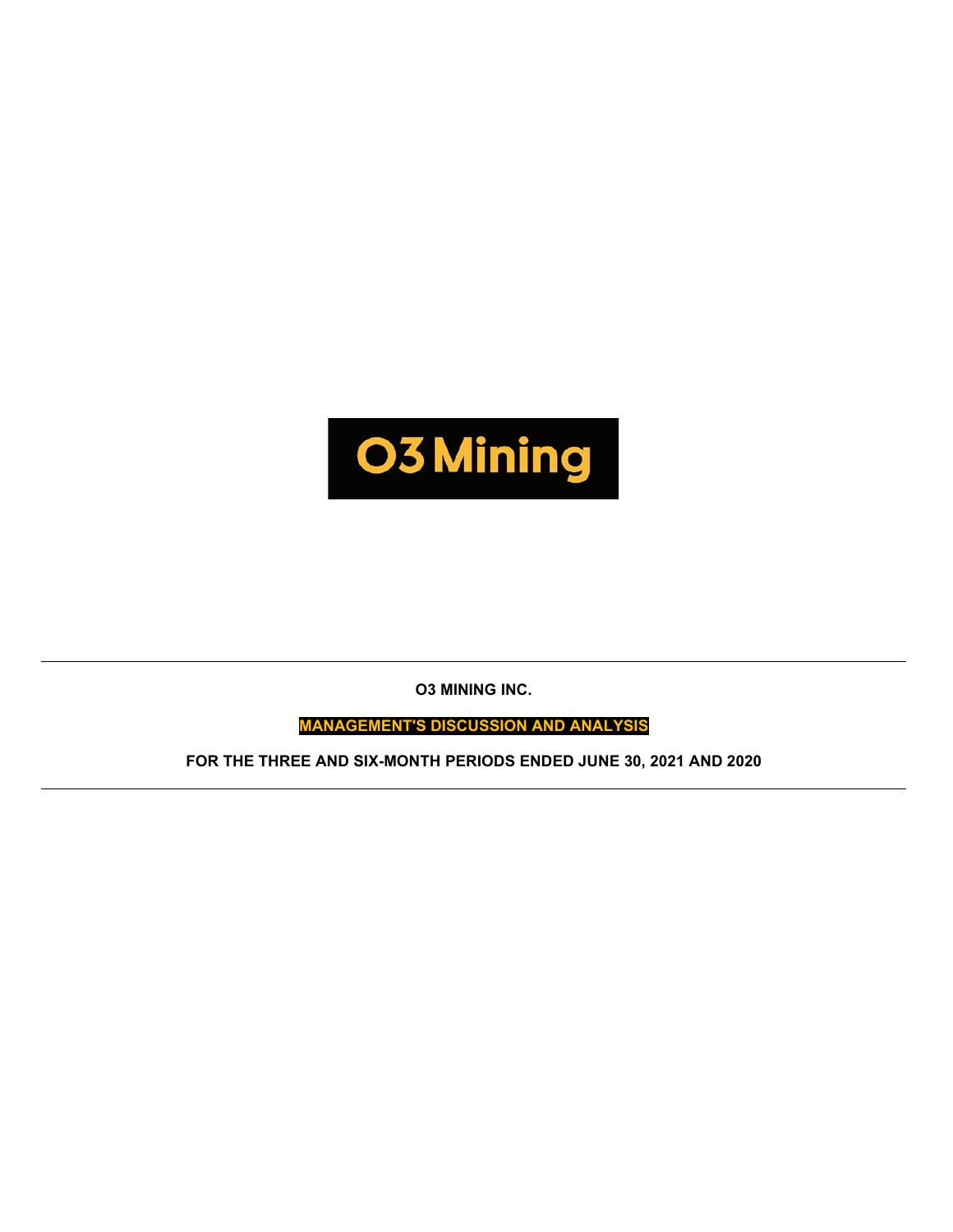This management's discussion and analysis (this "MD&A") reflects the assessment by management of the results and financial condition of O3 Mining Inc. ("O3 Mining" or the "Corporation") and should be read in conjunction with the Corporation's unaudited interim consolidated financial statements for the three and six-month periods ended June 30, 2021 and 2020 and the notes thereto (the "Financial Statements"). Management is responsible for the preparation of the Financial Statements and this MD&A. The Financial Statements have been prepared in accordance with International Financial Reporting Standards ("IFRS") as issued by the International Accounting Standards Board (the "IASB"). This MD&A and the Financial Statements are available electronically on SEDAR [\(www.sedar.com\)](http://www.sedar.com/) under O3 Mining's issuer profile and on O3 Mining's website [\(www.o3mining.com\)](http://www.o3mining.com/), and should be read in conjunction with the audited consolidated financial statements of the Corporation for the years ended December 31, 2020 and 2019.

This MD&A contains forward-looking statements and should be read in conjunction with the risk factors described in the *"Risks and Uncertainties"* and the *"Cautionary Note Regarding Forward-Looking Information"* sections at the end of this MD&A.

This MD&A has been prepared as of August 9, 2021. All dollar figures in this MD&A are expressed in Canadian dollars, unless stated otherwise.

## *DESCRIPTION OF BUSINESS*

On July 5, 2019, O3 Mining was formed upon the completion of a spin-out transaction by Osisko Mining Inc. ("Osisko Mining"), which resulted in a reverse takeover of "Chantrell Ventures Corp." (renamed "O3 Mining Inc.") under the policies of the TSX Venture Exchange (the "RTO"). As part of the RTO, the Corporation was continued from British Columbia to Ontario on June 28, 2019. The Corporation is focused on the exploration and development of precious metals resource properties in Canada, currently focused on Québec, and looking for new opportunities to enhance shareholder value.

## *EXPLORATION STRATEGY*

O3 Mining is a mineral exploration company focused on the acquisition, exploration, and development of precious metal resource properties in Canada. O3 Mining's flagship properties are the Alpha Property and the Malartic Property, which includes the Marban Deposit, all located along the Cadillac Break in the Val-d'Or and Malartic areas, as well as additional projects in the Labrador and Abitibi areas of Québec.

O3 Mining's mission is to become a premier gold exploration company by delivering superior returns to our shareholders and long-term benefits to our stakeholders.

## *UPDATES DURING THE SIX-MONTH PERIOD AND SUBSEQUENT TO THE PERIOD*

### *Corporate Development and Acquisitions:*

- On July 28, 2021, the Corporation announced that it fulfilled the conditions of the option agreement with Renforth Resources Inc. ("Renforth") on the Denain-Pershing property to earn-in an 80% ownership interest in the Property, and has purchased the remaining 20% interest in the property, and now holds a 100% interest in the property. O3 Mining satisfied the remaining earn-in conditions and acquired the remaining 20% interest in the Denain-Pershing property in exchange for aggregate consideration of \$125,000 and 21,603 common shares of the Corporation.
- On June 2, 2021, the Corporation presented its first-ever Sustainability Report that sets out the Corporation's priorities with respect to its environmental, social and governance (ESG) practices.
- On April 14, 2021, the Corporation announced that it had sold its Kinebik Gold Project located between the towns of Matagami and Lebel-sur-Quévillon, in northern Québec, to NewOrigin Gold Corp. (formerly Tri Origin Exploration Ltd.) ("NewOrigin"). Under the terms of the agreement, O3 Mining received 2,700,000 common shares of NewOrigin.
- On April 8, 2021, the Corporation announced the appointment of Ms. Mélissa Desrochers to the board of directors of the Corporation.
- On February 24, 2021, the Corporation announced the completion of its previously announced sale of Northern Gold Mining Inc. ("Northern Gold"), a wholly-owned subsidiary of the Corporation, to Moneta Porcupine Mines Inc. ("Moneta") in exchange for 149,507,273 common shares of Moneta (the "Moneta Transaction"). The Moneta Transaction was completed pursuant to a share purchase agreement dated January 13, 2021, as amended, between the Corporation and Moneta. Northern Gold owns 100% of the Golden Bear assets, including the Garrison gold project ("Garrison Project"), in the Kirkland Lake district of the Timmins gold mining camp in Ontario, Canada. The Garrison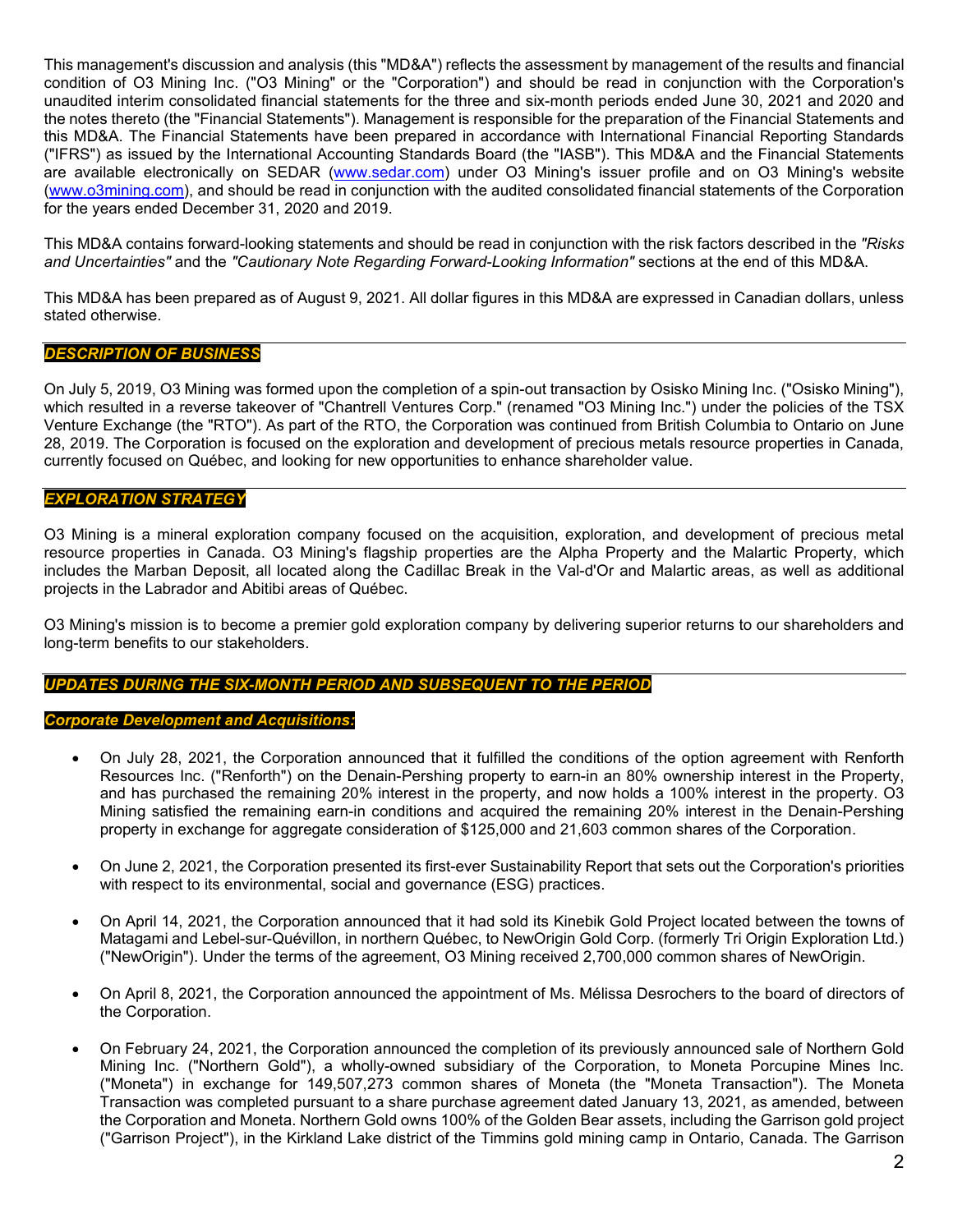Project is located adjacent to the Golden Highway Project where Moneta recently declared a mineral resource estimate of 2,144,200 ounces ("oz") of indicated mineral resources and 3,335,300 oz of inferred mineral resources.

• On January 8, 2021, the Corporation announced that it has entered into a definitive property transfer agreement dated December 15, 2020 with Osisko Mining, pursuant to which the Corporation, through its wholly-owned subsidiary, NioGold Mining Corporation ("NioGold"), agreed to transfer all of its rights, titles and interests in its Blondeau Guillet Property located in Belleterre, Québec to Osisko Mining.

# *Financings:*

• On February 25, 2021, O3 Mining completed its previously announced "bought deal" brokered private placement of an aggregate of 7,709,300 flow-through shares of the Corporation at a price of \$4.54 per flow-through share for total proceeds of approximately \$35 million, including the exercise in full of the underwriters' option.

## *Overall Performance:*

During the six-month period ended June 30, 2021, the Corporation spent approximately \$19.2 million on exploration and evaluation activities, mostly on the Alpha Property, East Cadillac Property and Malartic Property, and \$2.3 million on general and administration expenses, including salaries and benefits. For the six-month period ended June 30, 2021, the Corporation drilled approximately 38,001 metres on the Alpha Property, 1,074 metres on the East Cadillac Property and 27,640 metres on the Malartic Property.

On March 2, 2021, the Corporation announced that it is expanding its current drill program in Val-d'Or to include 250,000 metres to be drilled during 2021 and 2022. Drilling will focus on the Malartic and Alpha properties. The completion of the additional 250,000 metres will bring the total program to approximately 350,000 metres on the properties since it started drilling in September 2019.

On February 24, 2021, the Corporation completed the Moneta Transaction, resulting in the sale of Northern Gold to Moneta in exchange for 149,507,273 common shares of Moneta. Northern Gold owns 100% of the Golden Bear assets, including the Garrison Project, in the Kirkland Lake district of the Timmins gold mining camp in Ontario, Canada. The sale of Northern Gold to Moneta followed the publication on December 14, 2020 of positive results from an independent preliminary economic assessment dated January 27, 2021 (effective date of November 25, 2020) on the Garrison Project prepared by Ausenco Engineering Canada Inc. in accordance with National Instrument 43-101 – *Standards of Disclosure for Mineral Projects* ("NI 43-101"). As a result of the sale of Northern Gold to Moneta, the Corporation's exposure to the Garrison project is indirect as a shareholder of Moneta with approximately 27% of issued and outstanding shares of Moneta held by the Corporation.

On June 1, 2021, the Corporation announced an update on its well-funded 250,000 metre drilling program at its Marban and Alpha properties in Val-d'Or, Québec, Canada seeking to convert, expand, and discover new gold resources.

# **Drilling Highlights:**

- 20.2 g/t Au over 1.5 metres in hole O3MA-20-021; located 25 metres below the Kierens proposed open pit.
- 4.1 g/t Au over 13.4 metres including 23.0 g/t Au over 1.2 meters in hole O3MA-21-046; expansion of mineralization inside the Kierens proposed open pit.
- 2.7 g/t Au over 3.3 metres in hole O3MA-21-045; expansion of Marban zone.
- 7.3 g/t over 0.8 meters in hole O3MA-21-039; expansion of North zone.

Multiple intercepts at Marban are all located near-surface, above a depth of 200 vertical metres that suggest the potential to grow mineral resources in and around the proposed open-pit areas outlined in the Preliminary Economic Assessment ("PEA") released on [September 8, 2020.](https://c212.net/c/link/?t=0&l=en&o=3180042-1&h=758625045&u=https%3A%2F%2Fo3mining.com%2Fnews%2Fo3-mining-delivers-positive-pea-for-marban-project%2F&a=September+08%2C+2020)

Current drilling on the Marban Project focuses on converting inferred resources to indicated and expanding mineralization outside of the proposed pit areas outlined in the Marban PEA. The Corporation has initiated a Pre-Feasibility Study which is expected to be completed in 2022.

A 3D-model of the Marban Project is available on O3 Mining's website (www[.o3mining.com/presentations/drill-results\)](https://c212.net/c/link/?t=0&l=en&o=3180042-1&h=2309750005&u=https%3A%2F%2Fo3mining.com%2Fpresentations%2Fdrill-results&a=https%3A%2F%2Fo3mining.com%2Fpresentations%2Fdrill-results).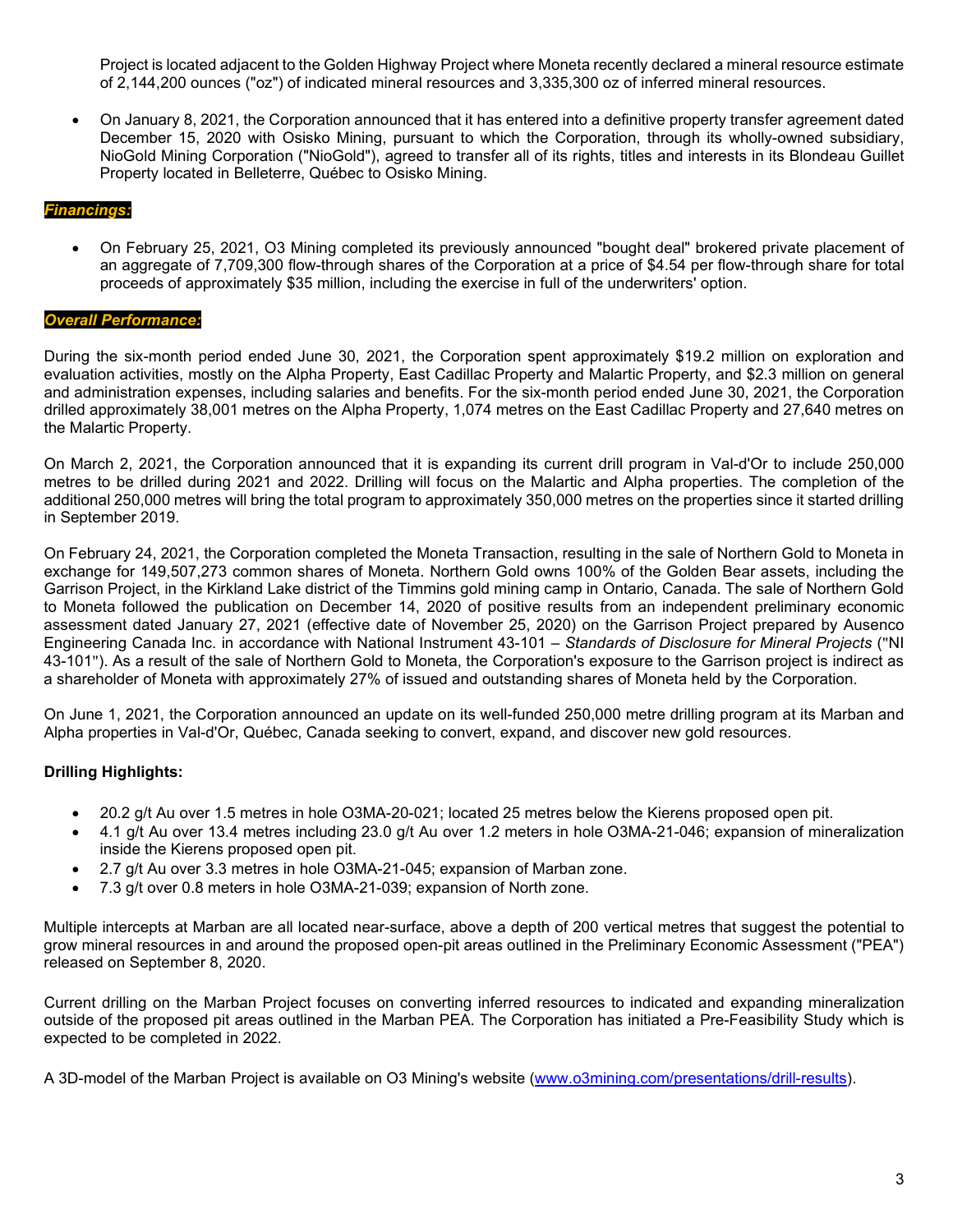### *Marban Mineral Resource Estimate*

|                                  |                                                | <b>Measured</b>       |                                                      |                                               | <b>Indicated</b>      |                                                      |                                 | <b>Measured &amp; Indicated</b> |                                             | <b>Inferred</b>                               |                       |                                                      |  |
|----------------------------------|------------------------------------------------|-----------------------|------------------------------------------------------|-----------------------------------------------|-----------------------|------------------------------------------------------|---------------------------------|---------------------------------|---------------------------------------------|-----------------------------------------------|-----------------------|------------------------------------------------------|--|
| <b>Deposit</b>                   | <b>Tonnes</b><br>(000)<br>$(t)$ <sup>(9)</sup> | <b>Grade</b><br>(g/t) | <b>Ounces</b><br>Au<br>(000)<br>$OZ)$ <sup>(9)</sup> | <b>Tonnes</b><br>(000)<br>$t)$ <sup>(9)</sup> | <b>Grade</b><br>(g/t) | <b>Ounces</b><br>Au<br>(000)<br>$OZ)$ <sup>(9)</sup> | <b>Tonnes</b><br>(000 t)<br>(9) | <b>Grade</b><br>(g/t)           | <b>Ounces</b><br>Au<br>(000)<br>$OZ)^{(9)}$ | <b>Tonnes</b><br>(000)<br>$t)$ <sup>(9)</sup> | <b>Grade</b><br>(g/t) | <b>Ounces</b><br>Au<br>(000)<br>$OZ)$ <sup>(9)</sup> |  |
| Marban - Pit                     | 65                                             | 1.32 <sub>1</sub>     | 3                                                    | 46.260                                        | 1.03                  | 1537                                                 | 46.325                          | 1.04                            | 1540                                        | 6.465                                         | 1.09                  | 227                                                  |  |
| Kierens-Norlartic -<br>Pit       | 450                                            | 1.03                  | 15                                                   | 6,646                                         | 1.15                  | 246                                                  | 7.096                           |                                 | 261                                         | 6.299                                         | 1.42                  | 287                                                  |  |
| Marban<br>Underground            |                                                | -                     | $\overline{\phantom{0}}$                             | 220                                           | 7.77                  | 55                                                   | 220                             | 7.77                            | 55                                          | 304                                           | 8.73                  | 85                                                   |  |
| Kierens-Norlartic<br>Underground | -                                              | -                     | $\overline{\phantom{0}}$                             | 510                                           | 3.57                  | 59                                                   | 510                             | 3.57                            | 59                                          | 119                                           | 3.02                  | 12                                                   |  |
| Total                            | 515                                            | 1.07                  | 18                                                   | 53,636                                        | 1.10                  | 1,897                                                | 54,151                          | 1.10                            | 1,915                                       | 13,187                                        | 1.44                  | 611                                                  |  |

#### *Marban Resource Estimate Notes:*

- (1) *The mineral resource estimate has been prepared by Sue Bird, P.Eng., an independent "qualified person" (within the meaning if NI 43-101).*
- (2) *Resources are reported using the 2014 CIM Definition Standards and were estimated in accordance with the CIM 2019 Best Practices Guidelines.* (3) *Mineral resources that are not mineral reserves, do not have demonstrated economic viability.*
- (4) *The open pit mineral resource has been confined by a "reasonable prospects of eventual economic extraction" pit shell generated using the following assumptions: US\$1,800/oz. Au at a currency exchange rate of 0.75 US\$ per CDN\$; 99.95% payable Au; CDN\$4.30/oz Au offsite costs (refining, transport and insurance); a 3% NSR royalty; \$16/t process and G&A costs; \$2.60/t mining costs; grade dependent mill process recoveries; and pit slopes varying from 25 to 50 degree overall depending on geotechnical characteristics.*
- (5) *The underground mineral resource reports all material within a continuous 3.5g/t Au gradeshell.*
- (6) *Metallurgical recovery is based on the formula: ln(Au)\*0.0372+0.9017, maximum 96.7%.*
- (7) *The specific gravity of the deposit has been determined by lithology as being between 2.67 and 2.81.*
- (8) *Numbers may not add due to rounding.*
- (9) *The number of metric tonnes and ounces was rounded to the nearest thousand. Any discrepancies in the totals are due to rounding effects.*

*\* Cautionary Statement: The reader is cautioned that, while there are no other known factors or issues that materially affect the mineral resource estimate, there are risks faced by mining projects in the province in terms of environmental, permitting, taxation, socio-economic, marketing, and political factors and additional risk factors as listed in the "Cautionary Note Regarding Forward-Looking Information" section below.*

#### *Orenada Mineral Resource Estimate*

|                  |                            |                          | <b>Measured &amp; Indicated</b> |                  | <b>Inferred</b>    |                       |                  |  |  |  |
|------------------|----------------------------|--------------------------|---------------------------------|------------------|--------------------|-----------------------|------------------|--|--|--|
| Orenada $(1)(2)$ | <b>Cut-off grade</b>       | Tonnes $(T)^{(3)}$       | Grade (g/t)                     | <b>Ounces Au</b> | Tonnes $(T)^{(3)}$ | <b>Grade</b><br>(g/t) | <b>Ounces Au</b> |  |  |  |
| Zone 4           | $> 0.4$ g/t Au (open pit)  | 3,563,000                | 1.54                            | 176,085          | 865.000            | 1.39                  | 38,755           |  |  |  |
|                  | > 2.0 g/t Au (underground) | 191,000                  | 3.00                            | 18,437           | 326,000            | 3.34                  | 34,955           |  |  |  |
|                  | Total                      | 3,754,000                | 1.61                            | 194,522          | 1,191,000          | 1.92                  | 73,710           |  |  |  |
| Zone 2           | $> 0.4$ g/t Au (open pit)  | $\overline{\phantom{a}}$ | $\overline{\phantom{a}}$        |                  | 605.000            | 1.36                  | 26,363           |  |  |  |
|                  | > 2.0 g/t Au (underground) | ٠                        | ٠                               |                  | 283,000            | 2.88                  | 26,186           |  |  |  |
|                  | <b>Total</b>               | -                        | $\overline{\phantom{0}}$        |                  | 888,000            | 1.84                  | 52,549           |  |  |  |
| <b>Total</b>     | $> 0.4$ g/t Au (open pit)  | 3,563,000                | 1.54                            | 176,085          | 1,470,000          | 1.38                  | 65,118           |  |  |  |
|                  | > 2.0 g/t Au (underground) | 191.000                  | 3.00                            | 18,437           | 609,000            | 3.12                  | 61,141           |  |  |  |
|                  | <b>Total</b>               | 3,754,000                | 1.61                            | 194,522          | 2,079,000          | 1.89                  | 126,259          |  |  |  |

#### *Orenada Resource Estimate Notes:*

- (1) *These mineral resources are not mineral reserves, as they do not have demonstrated economic viability.*
- (2) *Resources are presented undiluted and in situ for both open pit and underground potential scenarios and are considered to have reasonable prospects for economic extraction.*
- (3) *The number of metric tonnes was rounded to the nearest thousand. Any discrepancies in the totals are due to rounding effects.*

During the six-month period ended June 30, 2021 and subsequent to the period, O3 Mining provided several results from the ongoing drilling program. Drill highlights have included the following:

- 3.4 g/t Au over 3.1 metres and 1.0 g/t over 29.4 metres outside of the current Kierens-Norlartic proposed pit areas at the Marban Project on July 8, 2021.
- 37.6 g/t Au over 1.2 metres in hole O3MA-21-042; Marban underground zone on the Marbenite shear that remains open at depth on June 8, 2021.
- 20.2 g/t Au over 1.5 metres located 25 metres below the Kierens proposed open pit the Kierens proposed open pit on June 1, 2021.
- 5.1 g/t Au over 5.1 metres near the Norlartic Pit at the Marban Project on March 9, 2021.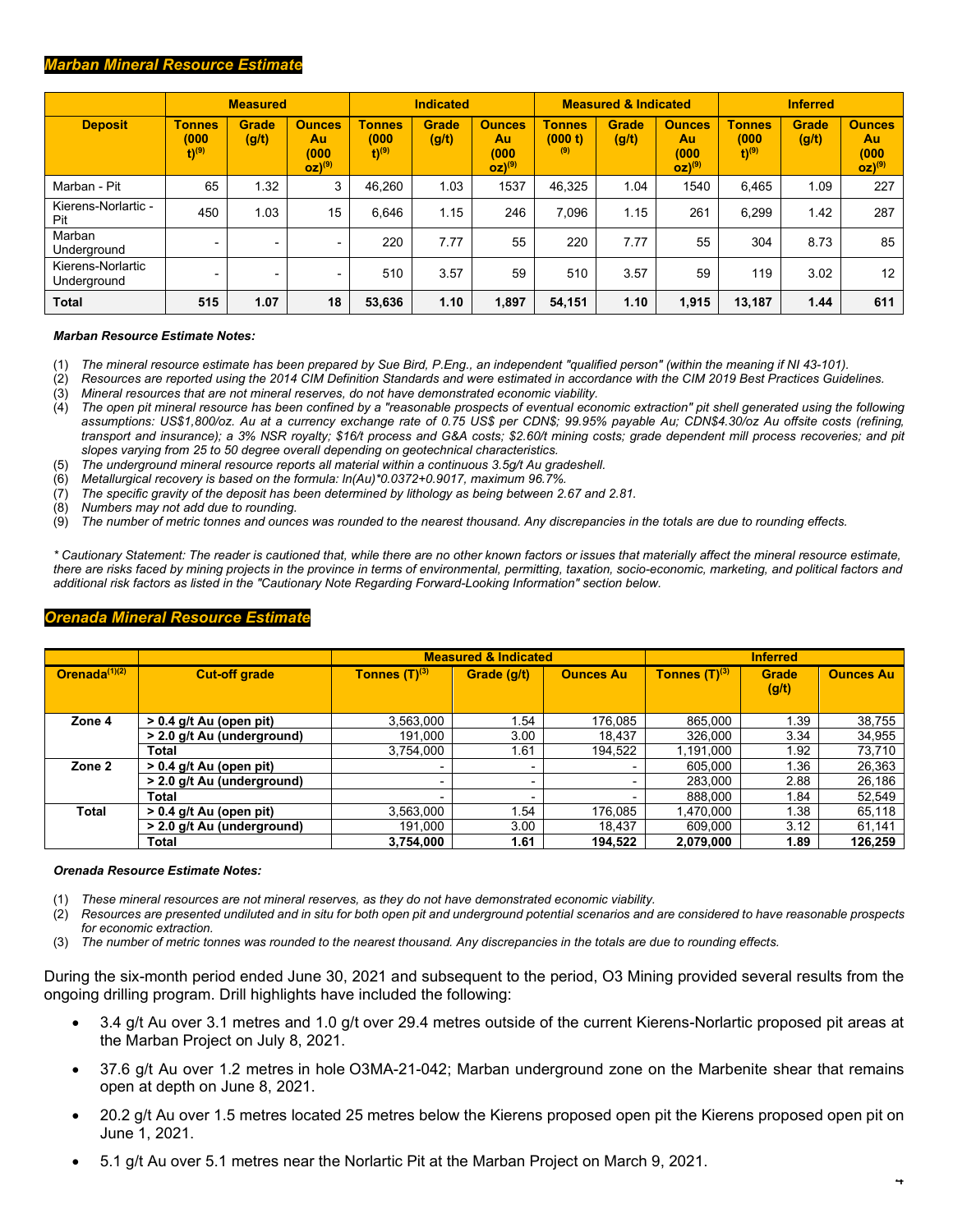- 1.2 g/t Au over 28.2 metres and 2.2 g/t Au Over 5.1 metres near surface from the simkar sector at the Alpha Property on February 25, 2021.
- 1.2 g/t Au over 9.7 metres and 2.0 g/t Au over 5.4 metres in a new zone named Golden Bridge Zone at the Marban Project on February 4, 2021.
- 1.5 g/t Au over 6.3 metres near-surface outside of Kierens PEA pit shell at the Marban Project on February 4, 2021.
- 34.8 g/t Au over 1.2 metres near-surface inside the Kierens PEA pit shell at the Marban Project on February 4, 2021.
- 13.5 g/t Au over 1.3 metres and 2.8 g/t Au over 4.3 metres associated with albitized dykes at the Marban Project on February 4, 2021.
- 4.6 g/t Au over 1.2 metres including 9.6 g/t Au over 0.5 metre at Gold Hawk at the Marban Project on February 4, 2021.

## *SUMMARY OF MINERAL PROPERTIES*

The Corporation's various gold mineral properties in Canada are summarized below:

| <b>Continuing Exploration</b><br><b>Properties</b> | <b>Location</b> | <b>Subsidiary</b>                                                              | <b>Status</b>             |
|----------------------------------------------------|-----------------|--------------------------------------------------------------------------------|---------------------------|
| Alpha (including Orenada<br>and Akasaba)           | Québec          | Alexandria Minerals<br>Corporation ("Alexandria")                              | <b>Owned 100%</b>         |
| Alpha - Epsilon - Golden<br>Valley option          | Québec          | Alexandria                                                                     | Earn-in $(1)$             |
| Sleepy                                             | Québec          | Alexandria                                                                     | Owned 40% <sup>(2)</sup>  |
| Gwillim                                            | Québec          | Alexandria                                                                     | Owned 100%                |
| Matachewan-Wydee                                   | Ontario         | Alexandria                                                                     | <b>Owned 100%</b>         |
| Harricana                                          | Québec          | 9401-3513 Québec Inc.<br>(formerly Harricana River<br>Mining Corporation Inc.) | Owned 100%                |
| East Cadillac                                      | Québec          | <b>Chalice Gold Mines</b><br>(Québec) Inc. ("CGMQ")                            | <b>Owned 100%</b>         |
| East Cadillac -Renforth<br>option                  | Québec          | <b>CGMQ</b>                                                                    | Owned 100% <sup>(3)</sup> |
| East Cadillac- Globex<br>option                    | Québec          | CGMQ                                                                           | Earn-in $(4)$             |
| Simkar                                             | Québec          | Alexandria                                                                     | Owned 100%                |
| Malartic                                           | Québec          | <b>NioGold</b>                                                                 | Owned 100%                |
| Regcourt                                           | Québec          | CGMQ                                                                           | Owned 100% <sup>(6)</sup> |
| Louvem                                             | Québec          | Alexandria                                                                     | Owned 100% <sup>(6)</sup> |
| Kan-James Bay                                      | Québec          | O3 Mining                                                                      | <b>Owned 100%</b>         |
| FCI - Corvette Lithium                             | Québec          | O3 Mining                                                                      | Owned 100% <sup>(5)</sup> |
| Éléonore-Opinaca                                   | Québec          | O3 Mining                                                                      | Owned 100%                |
| Launay                                             | Québec          | O3 Mining                                                                      | Owned 100%                |
| Schefferville                                      | Québec          | O3 Mining                                                                      | Owned 100%                |

*Notes:*

(1) *O3 Mining has an earn-in right of up to 80% of the property, which is currently owned by Golden Valley Mines Ltd. ("Golden Valley").*

(4) *O3 Mining has an earn-in right of up to 100% of the property, which is currently owned by Globex Mining Enterprise Inc. ("Globex").*

(5) *Subject to a 50% earn-in in favour of Patriot Battery Metals (formerly Gaia Metals Corp.)("Patriot Metals").*

(6) *Acquired from Monarch on March 16, 2020.* 

On February 24, 2021, the Corporation announced the completion of the Moneta Transaction, pursuant to which Northern Gold, a wholly-owned subsidiary of the Corporation, was sold to Moneta. Northern Gold owns 100% of the Golden Bear assets, including the Garrison Project, in the Kirkland Lake district of the Timmins gold mining camp in Ontario, Canada.

<sup>(2)</sup> *Probe Metals Inc. ("Probe Metals") has earned in 60% of the property. Probe Metals can earn an additional 10% interest on the Sleepy Property for a total of 70%.*

<sup>(3)</sup> *On July 28, 2021, the Corporation announced that it fulfilled the conditions of the option agreement with Renforth on the Denain-Pershing property to earn-in an 80% ownership interest in the Property, and has purchased the remaining 20% interest in the property, and now holds a 100% interest in the property*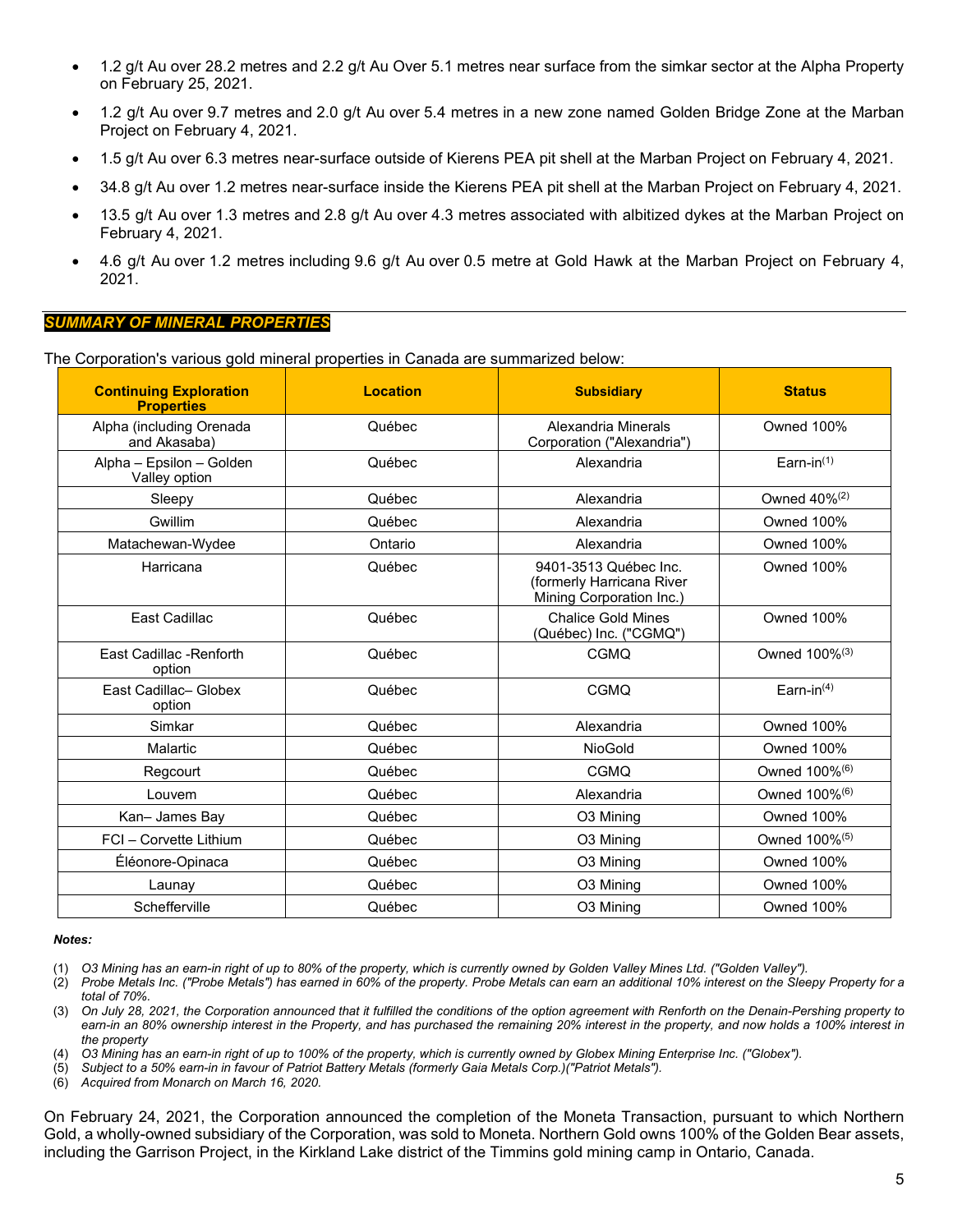### *MINERAL RESOURCES*

The Corporation's mineral resources are summarized below:

| <b>CATEGORY</b>             | <b>TONNES (MT)</b> | AU GRADE (G/T) | AU (M OZ) |
|-----------------------------|--------------------|----------------|-----------|
| <b>MEASURED</b>             |                    |                |           |
| MARBAN <sup>(3)</sup>       | 0.52               | 1.07           | 0.02      |
| SIMKAR <sup>(6)</sup>       | 0.03               | 4.71           | 0.01      |
|                             | 0.55               | 1.29           | 0.02      |
| <b>INDICATED</b>            |                    |                |           |
| MARBAN <sup>(3)</sup>       | 53.64              | 1.10           | 1.89      |
| ORENADA <sup>(4)</sup>      | 3.75               | 1.61           | 0.19      |
| AKASABA <sup>(5)</sup>      | 3.66               | 2.16           | 0.25      |
| SIMKAR <sup>(6)</sup>       | 0.21               | 5.66           | 0.04      |
| NORDEAU WEST <sup>(7)</sup> | 0.23               | 4.17           | 0.03      |
|                             | 61.49              | 1.22           | 2.41      |
| <b>TOTAL M&amp;I</b>        |                    |                |           |
| MARBAN <sup>(3)</sup>       | 54.15              | 1.10           | 1.91      |
| ORENADA <sup>(4)</sup>      | 3.75               | 1.61           | 0.19      |
| AKASABA <sup>(5)</sup>      | 3.66               | 2.16           | 0.25      |
| SIMKAR <sup>(6)</sup>       | 0.24               | 5.53           | 0.04      |
| NORDEAU WEST <sup>(7)</sup> | 0.23               | 4.17           | 0.03      |
|                             | 62.04              | 1.22           | 2.43      |
| <b>TOTAL INFERRED</b>       |                    |                |           |
| MARBAN <sup>(3)</sup>       | 13.19              | 1.44           | 0.61      |
| ORENADA <sup>(4)</sup>      | 2.08               | 1.89           | 0.13      |
| AKASABA <sup>(5)</sup>      | 1.82               | 4.92           | 0.29      |
| SIMKAR <sup>(6)</sup>       | 0.10               | 6.36           | 0.02      |
| NORDEAU WEST <sup>(7)</sup> | 1.11               | 4.09           | 0.15      |
| SLEEPY <sup>(8)</sup>       | 1.86               | 4.70           | 0.28      |
|                             | 20.16              | 2.27           | 1.47      |

*Mineral Resource Notes:*

*(1) Mineral inventories are not pit-constrained.*

*(2) Inferred mineral resources have a great amount of uncertainty as to their existence and as to whether they can be mined legally or economically. It cannot be assumed that all or any part of the inferred mineral resources will ever be upgraded to a higher category. Mineral resources are not mineral reserves and do not have demonstrated economic viability.*

*(3) Information relating to the Malartic Property is supported by the Marban Resource Estimate. (4) Information relating to the Alpha Property is supported by the Orenada Resource Estimate.*

*(5) Information relating to the Alpha Property is supported by the Akasaba Resource Estimate.*

*(6) Information relating to the Alpha Property is supported by the Simkar Resource Estimate.*

*(7) Information relating to the East Cadillac Property is supported by the East Cadillac Resource Estimate.*

*(8) Information relating to the Sleepy Property is supported by the Sleepy Lake Resource Estimate.*

### *MINERAL PROPERTY ACTIVITIES*

#### *Cadillac Break Group – Alpha, East Cadillac, and Malartic Properties*

The Cadillac Break Group is located in the southeastern Abitibi Greenstone Belt of the Archean Superior Province in the Canadian Shield. The properties are located in the Val-d'Or and Malartic municipalities of the Abitibi-Témiscamingue administrative region in the Province of Québec. The properties are easily accessed via all-season public paved roads, public gravel roads, all-terrain vehicle trails, and bush roads. The Cadillac Break Group is located at the boundary between the Abitibi sub province and the Pontiac sub province, which is marked by the Cadillac-Larder Lake Fault zone and stretches for over 35 kilometres along the break. The Cadillac-Larder Lake Fault zone is a regional-scale strike fault and/or shear zone and is one of the most important structural controls on the gold mineralization in the Abitibi Greenstone Belt, which has produced 100 million ounces of gold since the early 1900s. Discoveries in the region, at depths between 500 and 1,500 metres, show that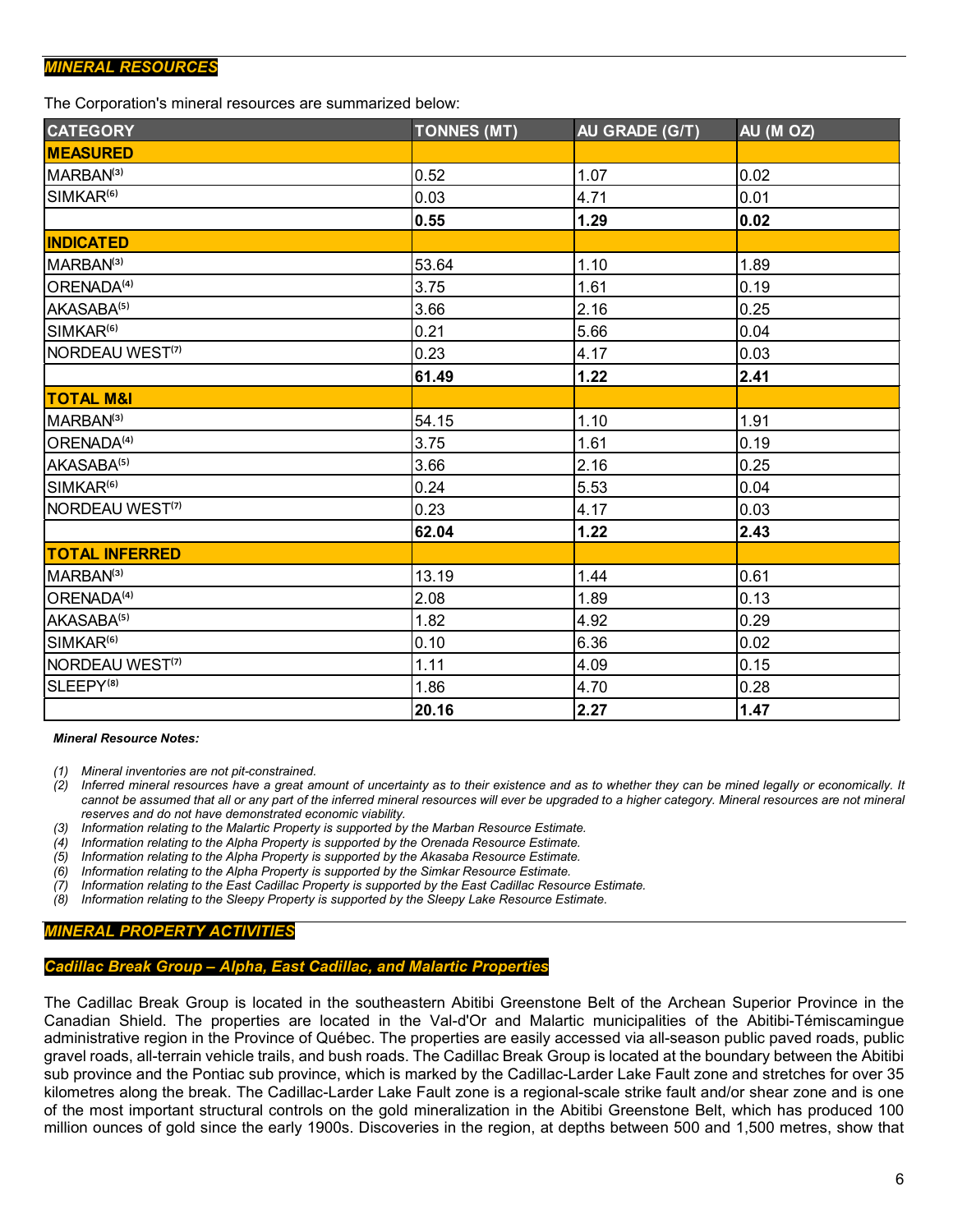the Cadillac Break Group is highly under-explored, as most recent drilling has been in the upper 150 metres over the whole package, only locally testing down to 300 metres in depth.

The Corporation holds a 100% interest in all these properties, subject to NSR royalties ranging between 1% to 2.5%, depending on the claim. A portion of these NSR royalties can be purchased for between \$200,000 and \$1,000,000.



*Malartic Property – Cadillac Break Group*

### *i) Marban Project*

The Marban Project is 100% owned by O3 Mining and is the result of an amalgamation of the former Marban, First Canadian, Norlartic and Gold Hawk claims. The Marban Project is located about 15 kilometres west of the town of Val-d'Or in the Abitibi-Témiscamingue region of Québec, Canada and consist of 30 mining claims and three mining concessions (1,023 hectares).

The Marban Project is located in the Malartic mining camp in the Abitibi gold district of Québec. The Marban Project contains three past-producing mines (Marban, Norlartic and Kierens), which collectively produced 585,000 ounces of gold between 1959 and 1992. The land package owned by O3 Mining in the heart of the Cadillac, Malartic, and Val-d'Or gold mining camps covers 125 square kilometres and is located 15 kilometres from the Canadian Malartic Mine and lies along the same shear structure as Wesdome Gold Mines Ltd.'s Kiena Deposit.

During the six-month period ended June 30, 2021, the Corporation completed 100 drill holes totaling 27,640 metres of drilling on the Marban Project. The drilling was completed to test extensions of the PEA open pits near surface between Kierens and Norlartic deposits, at the adjacent North Shear, North North and Triple North zones and at the recently discovered Marban Dykes and Golden Bridge zones. Extensions at depth were also explored at the North North, North Shear, Marbenite and Marban East zones.

The Marban Project is subject to 2% to 3% NSR royalties, most of them allowing buy-back for half of the royalty.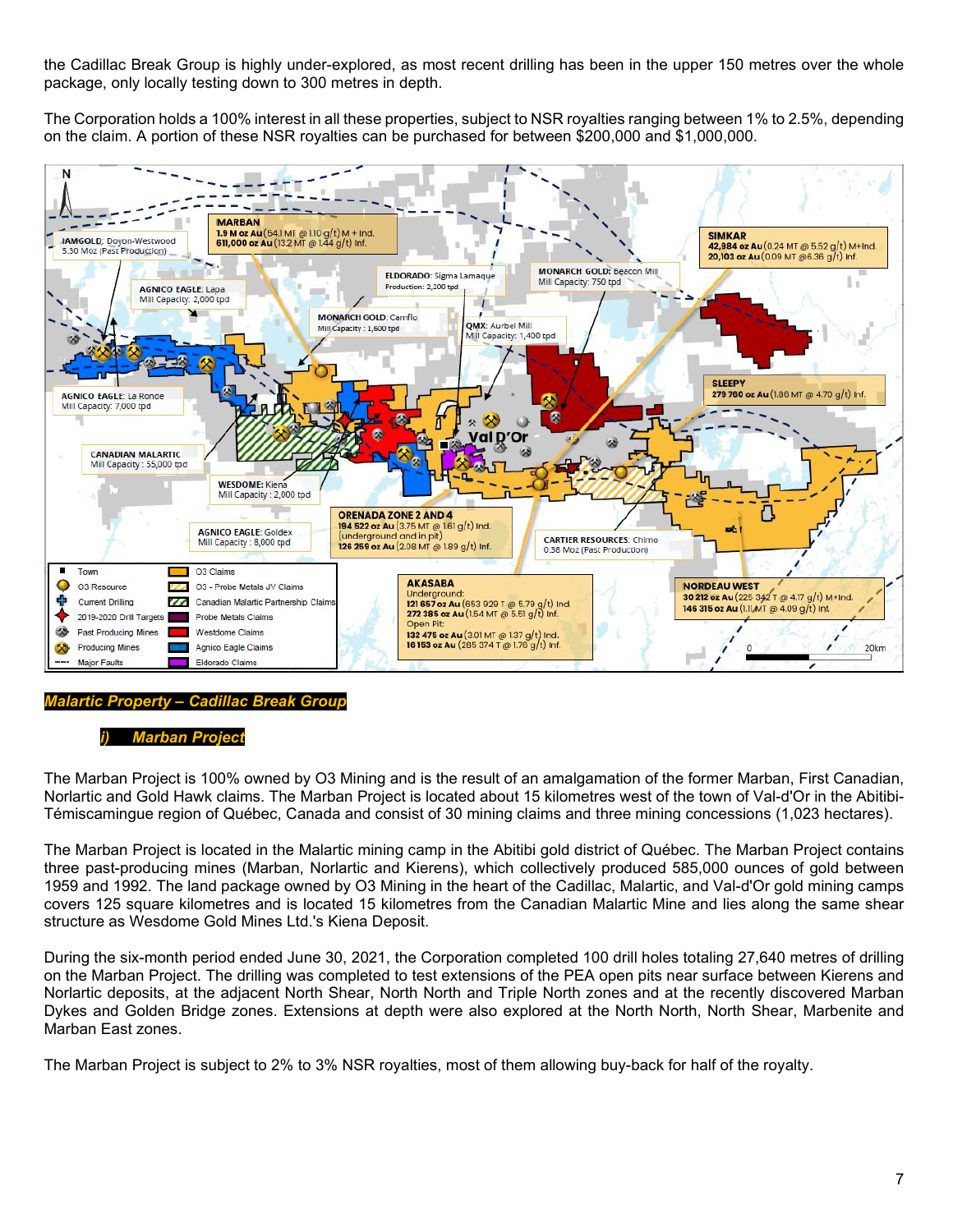### *ii) Siscoe East Project*

The Siscoe East Property is located in the Vassan Township in the Abitibi-Témiscamingue region of Québec. The Corporation owns a 100% interest in the claims covering the Siscoe East Property. Some claims are subject to a 2% NSR royalty, 50% of which may be repurchased by the Corporation for a total of \$2.8 million.

### *iii) Héva Project*

The Héva Property is located 42 kilometres northwest of the town of Val-d'Or, in the Abitibi-Témiscamingue region of Québec. Some of the claims of the Héva Property are subject to a 1.5% NSR royalty, 50% of which may be repurchased by the Corporation for \$200,000.

### *iv) Other projects*

Other projects in the Malartic Property include the Camflo West, Malartic Hygrade, Malartic Hygrade-NSM and Malartic H projects. The projects are located to the northeast of the town of Malartic, in the Abitibi-Témiscamingue region of Québec. The projects consist of 139 mining claims and one mining concession (6,263 hectares). The claims under the Camflo West Project are subject to various NSR royalties ranging from 1.5% to 3.0%, certain of which, or portions thereof, can be repurchased by the Corporation for payments ranging from \$200,000 to \$1.5 million. The claims under the Malartic H Project are 85% owned by the Corporation and the remaining 15% can be purchased by the Corporation for \$25,000. On November 9, 2020, O3 Mining completed the acquisition of the remaining 50% interest in the Northern Star claims (also known as the Virginia claims) from 9265-991 Québec Inc. for \$200,000.

## *Alpha Property – Cadillac Break Group*

The Alpha Property includes several significant gold showings (Bulldog, Epsilon, Pontiac East and West, Mid Canada, Ducros, Hogg, Oramaque, Jolin, Sabourin, Goldora and Valdora) as well as the Orenada Zone 2 and Zone 4 gold deposits. The Alpha Property is located 8 kilometres east of Val-d'Or and 3 kilometres south of the Eldorado South Lamaque Mine. It is also the host of the Akasaba Deposit and Simkar Gold Deposit. The Alpha Property covers more than 7,754 hectares and strides 20 kilometres of the prolific Cadillac Break. The Bulldog showing discovered in late 2018 will be the focus of the upcoming drilling program. The property is subject to a 1% NSR royalty on select claims, and assigned existing royalty buy-back rights on NSR royalties between 1% to 2% on certain other claims in the Val-d'Or area for proceeds of \$300,000.

On March 16, 2020, the Corporation purchased the Louvem Property from Monarch Gold Corporation ("Monarch"). The Louvem Property consists of 12 mining claims and is located five kilometres east of the town of Malartic, in the Abitibi-Témiscamingue region of Québec. In accordance with the terms of the asset purchase agreement, the Corporation: (i) acquired a 50% interest in the Louvem Property in exchange for the issuance of 4,546 common shares of the Corporation ("Common Shares"), subject to a 1% NSR royalty granted to Monarch on the Louvem Property with a 0.5% NSR royalty buy-back for \$300,000; and (iii) will acquire the remaining 50% interest in the Louvem Property for cash consideration of \$10,000. During the period, the Corporation completed the \$10,000 payment to earn the additional 50% of the property.

## *i) Epsilon – Golden Valley option*

Alexandria entered into an option agreement with Golden Valley dated April 20, 2017, pursuant to which Alexandria may earn 80% in the Epsilon Property, which is within the Alpha Property. O3 Mining may earn 80% in the property by issuing Common Shares to Golden Valley over a four-year period from the date of signing with a total value of \$250,000, and by conducting exploration activities totaling \$4.0 million over the same four-year period. Upon the 80% earn-in, Golden Valley and O3 Mining will form a joint venture to further explore, and if warranted, develop the property. Once the 80% interest is vested in favour of O3 Mining, Golden Valley will have a 20% free-carried interest. In addition, Golden Valley would retain a 1.5% NSR royalty, of which 0.5% may be purchased by O3 Mining for \$1,000,000.

The Common Shares are to be issued and exploration activities completed as follows:

- Upon stock exchange approval, Alexandria to issue treasury shares equal to \$25,000 (issued);
- prior to April 20, 2018, Alexandria to issue treasury shares equal to \$25,000 and meet expenditure requirement of \$250,000 (issued and met);
- prior to April 20, 2019, Alexandria to issue treasury shares or cash equal to \$30,000 and meet expenditure requirement of \$500,000 (issued and met);
- prior to April 20, 2020, O3 Mining to issue treasury shares or cash equal to \$50,000 and meet expenditure requirement of \$1,250,000 (issued and met); and
- prior to June 9, 2021, O3 Mining to issue treasury shares or cash equal to \$100,000 and meet expenditure requirement of \$2,000,000(1)(2) .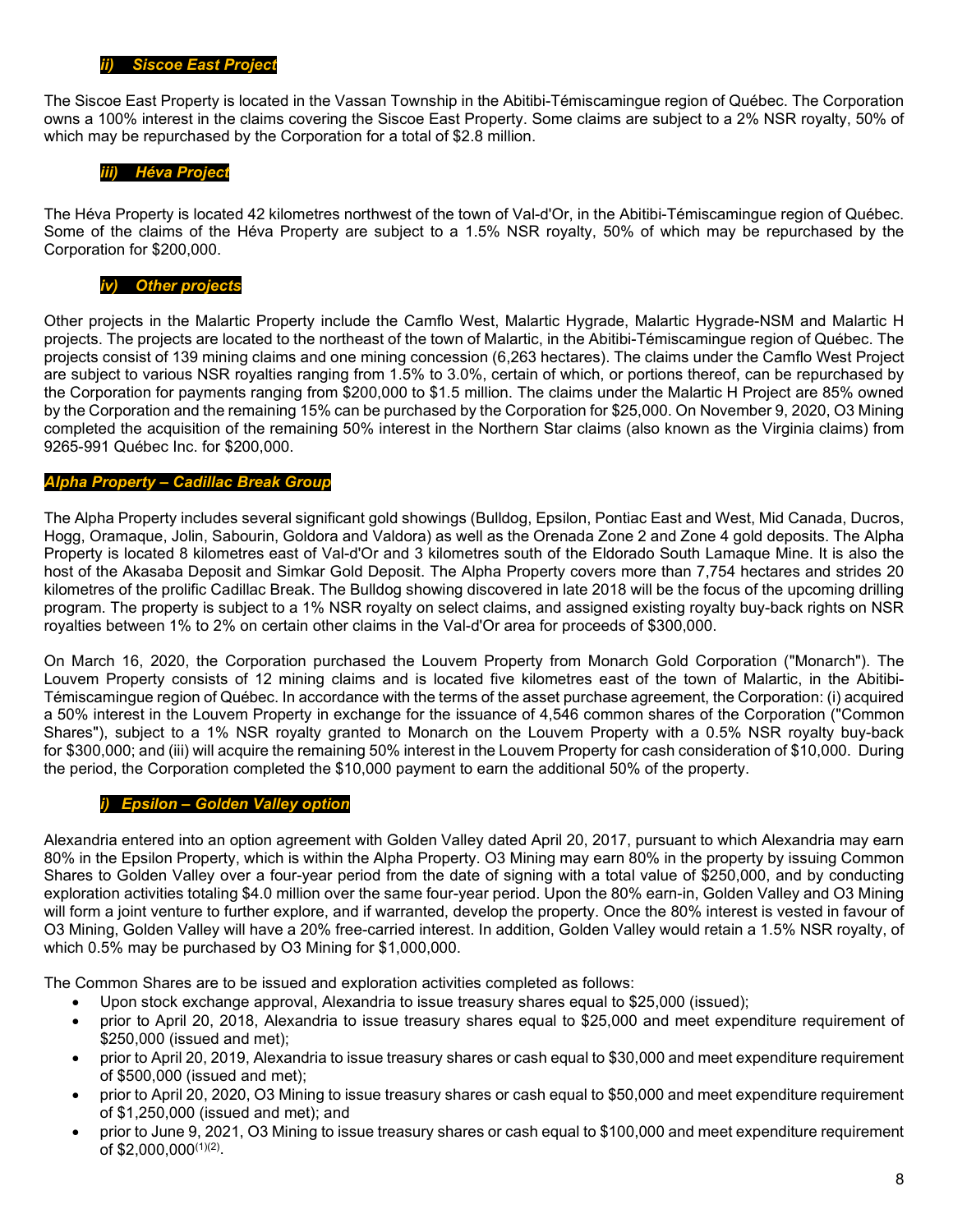All payments and commitments have been made during the period and the Corporation is in the process of forming the 80/20 joint venture agreement which is expected to be completed in Q3/2021.

#### *Note:*

- <sup>(1)</sup> Due to the COVID-19 pandemic and the operation suspension in Québec, the Corporation exercised the force majeure clause in the option agreement on March 23, 2020. As a result, the April 20, 2020 payment was made on June 9, 2020 and the expenditure commitment has been extended to June 9, 2022.
- (2) On February 7, 2021, the agreement was amended to provide the Corporation the option to issue common shares to satisfy the expenditure commitment for any part of the \$2,000,000. The issuance of the common shares will be considered as expenditures and added to the total amount of expenditures already incurred by the Corporation. This amendment is conditional on the Corporation's undertaking to allocate at least one drill to the Centremaque property during the 2021 winter and use all reasonable efforts to complete drilling in a minimum of 5,000 metres.

### *ii) Integra option*

In 2012, Alexandria has optioned one claim from the airport area located at the western edge of the Alpha Property to Integra Gold Corp. Alexandria retains a 2% NSR royalty, of which 1% may be re-purchased for \$1,000,000.

## *Exploration Activity*

During the six-month period ended June 30, 2021, O3 Mining completed 85 drill holes totaling 38,001 metres of drilling on the Alpha Property, focusing on the Cadillac Fault Corridor and specifically on Simkar, Centremaque option, Bulldog and Orenada 4 extension at depthzones. Mineralization at the Bulldog zone is composed of three individual zones associated with sheared, carbonatized, and sericitized wackes of the Cadillac formation and porphyric dykes containing 1-3% fine disseminated pyrite. Drilling on 100 metres spacing defined mineralization over 500 metres laterally and 700 metres vertically remaining open at depth. Infill drilling was completed in the first 450 vertical meters in preparation for a first resource estimate planned for mid-2022.

## *Sleepy Property – Cadillac Break Group*

The property comprises 232 individual claims (7,408 hectares). On November 28, 2016, Alexandria entered into a binding agreement with Probe Metals, which sets forth the terms of an exploration earn-in on the property. In order to earn a 60% interest on the Sleepy Property, Probe Metals must: (i) commit \$5.0 million in work expenditures over a period of four years; and (ii) issue \$300,000 of its common shares upon signing. Following the completion of the committed \$5.0 million in work expenditures, Probe Metals exercised their option in April 2021. The Sleepy Property is no held in a joint venture with 60% of the interest owned by Probe Metals and 40% of the interest maintained by O3 Mining.

Probe Metals can earn an additional 10% interest on the Sleepy Property by: (i) completing a pre-feasibility study (1 million ounces); (ii) incurring an additional \$2.0 million in exploration expenditures; and (iii) issuing to O3 Mining an additional 200,000 of its common shares.

### *Exploration Activity*

During the six-month period ended June 30, 2021, Probe Metals continued its work program on the Sleepy Property, which included drilling and geophysics to enhance known mineralization trends and to identify new areas of interest.

## *East Cadillac Property – Cadillac Break Group*

The East Cadillac Property is located more than 35 kilometres east of the town of Val-d'Or and consists of two earn-in agreements in addition to the ground wholly owned by O3 Mining. The property consists of 370 single claims (18,328 hectares) and nearly 15 kilometres of the eastern extension of the Cadillac Break. The property hosts the Nordeau West Deposit, located 1,500 metres east of the former Chimo Mines held by Cartier Resources Inc.

### *i) Globex option*

On November 1, 2016, CGMQ entered into an option agreement with Globex on the Nordeau Project. O3 Mining may acquire a 100% interest, except certain claims where Globex has a 60% interest, by making annual option payments totalling \$590,000 over four years and funding exploration expenditures of \$2.5 million also over a four-year period. Upon exercising the option, O3 Mining will grant a 3% gross metal royalty to Globex. O3 Mining has the right to withdraw, with no minimum expenditure commitment at any time.

Due to the COVID-19 pandemic and the operation suspension in Québec, the Corporation exercised the force majeure clause in the option agreement on March 23, 2020. As the result, the deadline to incur exploration expenditures of \$2.5 million, of which \$1,150,000 remains, has been postponed until November 1, 2021.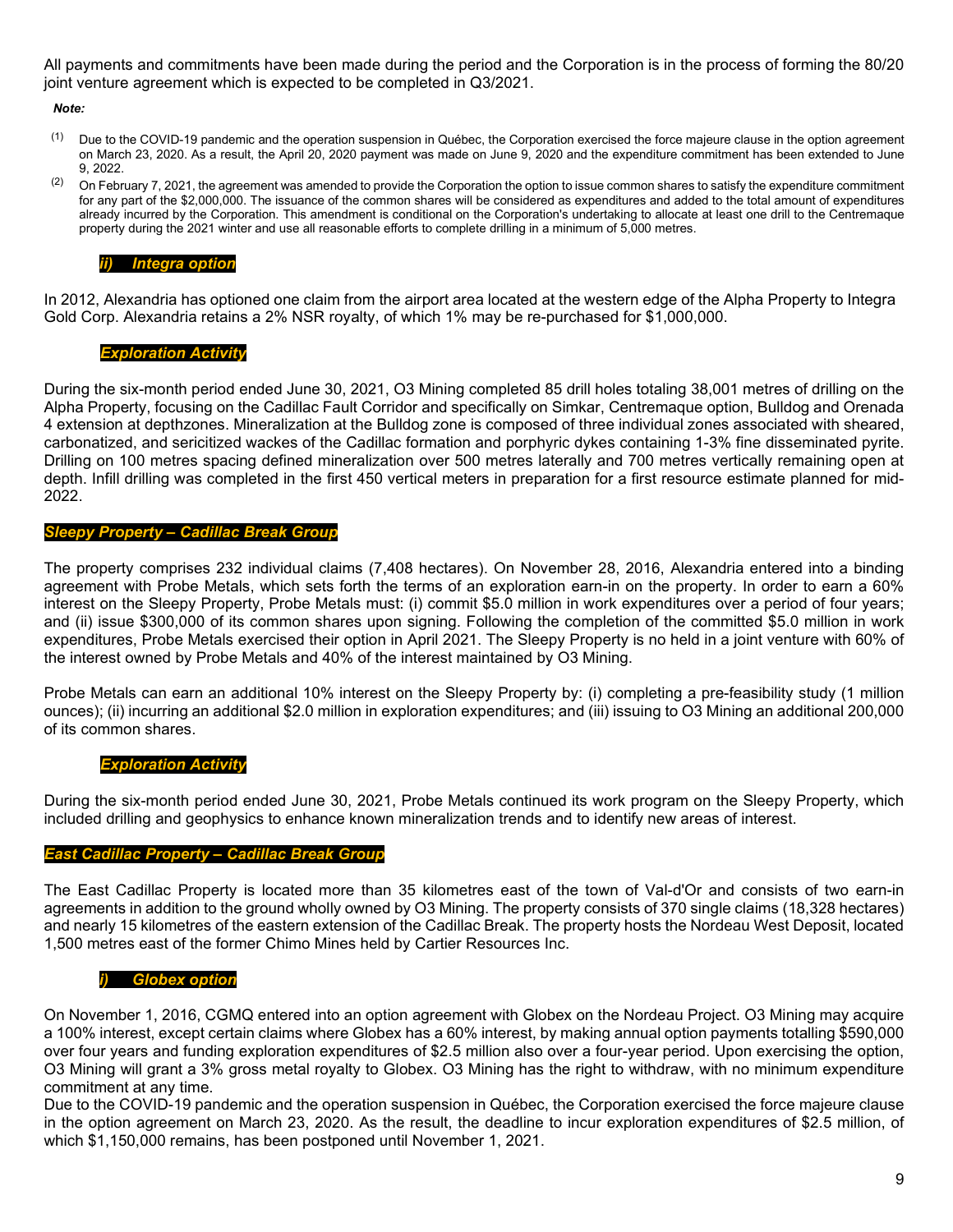On May 21, 2018, CGMQ entered into a binding agreement with Renforth on the Denain-Pershing Project. O3 Mining may earn an 80% interest in the project by making total option payments of \$200,000 and funding exploration expenditures of \$1.25 million over a period of three years. The claims are subject to a 3% NSR royalty (including third-party royalties) with a 1% buyback right for \$1,000,000.

Due to the COVID-19 pandemic and the operation suspension in Québec, the Corporation exercised the force majeure clause in the option agreement on March 23, 2020. As the result, the payment date for the option payment of \$50,000, which was due May 21, 2020, was paid on June 20, 2020, and the last \$50,000 option payment has been postponed until June 20, 2021. The deadline to incur exploration expenditures of \$1.25 million, of which \$650,000 remained has been incurred by June 20, 2021. However, on May 28<sup>th</sup>, 2021, the Corporation entered into a purchase agreement where Renforth Resources Inc. has agreed to sell 100% of the Property to the Corporation for a total consideration of \$175,000.

On July 28, 2021, the Corporation announced that it fulfilled the conditions of the option agreement with Renforth on the Denain-Pershing property to earn-in an 80% ownership interest in the Property, and has purchased the remaining 20% interest in the property, and now holds a 100% interest in the property. O3 Mining satisfied the remaining earn-in conditions and acquired the remaining 20% interest in the Denain-Pershing property in exchange for aggregate consideration of \$125,000 and 21,603 common shares of the Corporation.

### *iii) Regcourt Property*

On March 16, 2020, O3 Mining purchased the Regcourt Property from Monarch. The Regcourt Property is located at the eastern end of the Val-d'Or gold mining camp, approximately 30 kilometres east of Val-d'Or, Québec, and consists of 88 mining claims near the centre of the western border of Vauquelin Township of Québec. In accordance with the asset purchase agreement, the Corporation acquired the Regcourt Property in exchange for the issuance of 113,637 Common Shares.

#### *Exploration Activity*

During the six-month period ended June 30, 2021, O3 Mining completed 4 drill holes totaling 1,074 metres of drilling on the East Cadillac Property. Drilling focused on the Cadillac Fault Corridor and specifically on the Nordeau West, Nordeau East, Simon West and North Contact zones. Simon West and North Contact zones returned the more promising results and warrant follow up drilling during the winter.

#### *Harricana Property*

The Harricana Property is located 9 kilometres northeast of the town of Val-d'Or, on the eastern shore of the Blouin Lake, and hosts the Aurbel Deposit. The Harricana Property is 100%-owned by the Corporation and is comprised of 117 individual claims (3,878 hectares). The property was acquired by O3 Mining on August 23, 2019 as a result of its acquisition of Harricana River Mining Corporation Inc.

### *Kinebik Property*

The Kinebik Project is located in northern Québec, approximately halfway between the towns of Lebel-sur-Quévillon and Matagami. The property covers greater than 30 kilometres of strike along the Casa Berardi Fault which host the Casa Berardi Gold Deposit. The project consists of 348 single cells and is 100% owned by the Corporation. On April 14, 2021, the Corporation completed a transaction with NewOrigin, under which the Corporation disposed of the Kinebik Gold Project in exchange for 2,700,000 common shares of NewOrigin.

#### *James Bay Properties*

#### *i) Kan Project*

The Kan Project is located within the Labrador Trough, approximately 80 kilometres southwest of Kuujuuaq, Québec. It covers approximately 40 kilometres of favorable stratigraphy that includes silicate-carbonate iron formations, thick metal-rich black shales units, gabbros and turbidites. The Kan Project surface was reduced to 300 claims (3,980 hectares). 125 claims are subject to a 2% NSR royalty in favour of Les Ressources Tectonic Inc., 0.5% of which may be purchased for \$750,000 at any time by Osisko GR and an additional, 0.5% of which may be purchased for \$750,000 by Altius Resources Inc. In addition, Osisko GR holds an NSR royalty over the total number of claims on the production of precious metals for a minimum of a 1.5% NSR royalty and a maximum of a 3.5% NSR royalty and a 2.0% NSR royalty on all other metals provided. However, if there is an existing royalty applicable on any portion of the claims, the royalty percentages shall, as applicable, be adjusted so that the aggregate maximum royalty percentage on such portion shall not exceed a 3.5% NSR royalty at any time.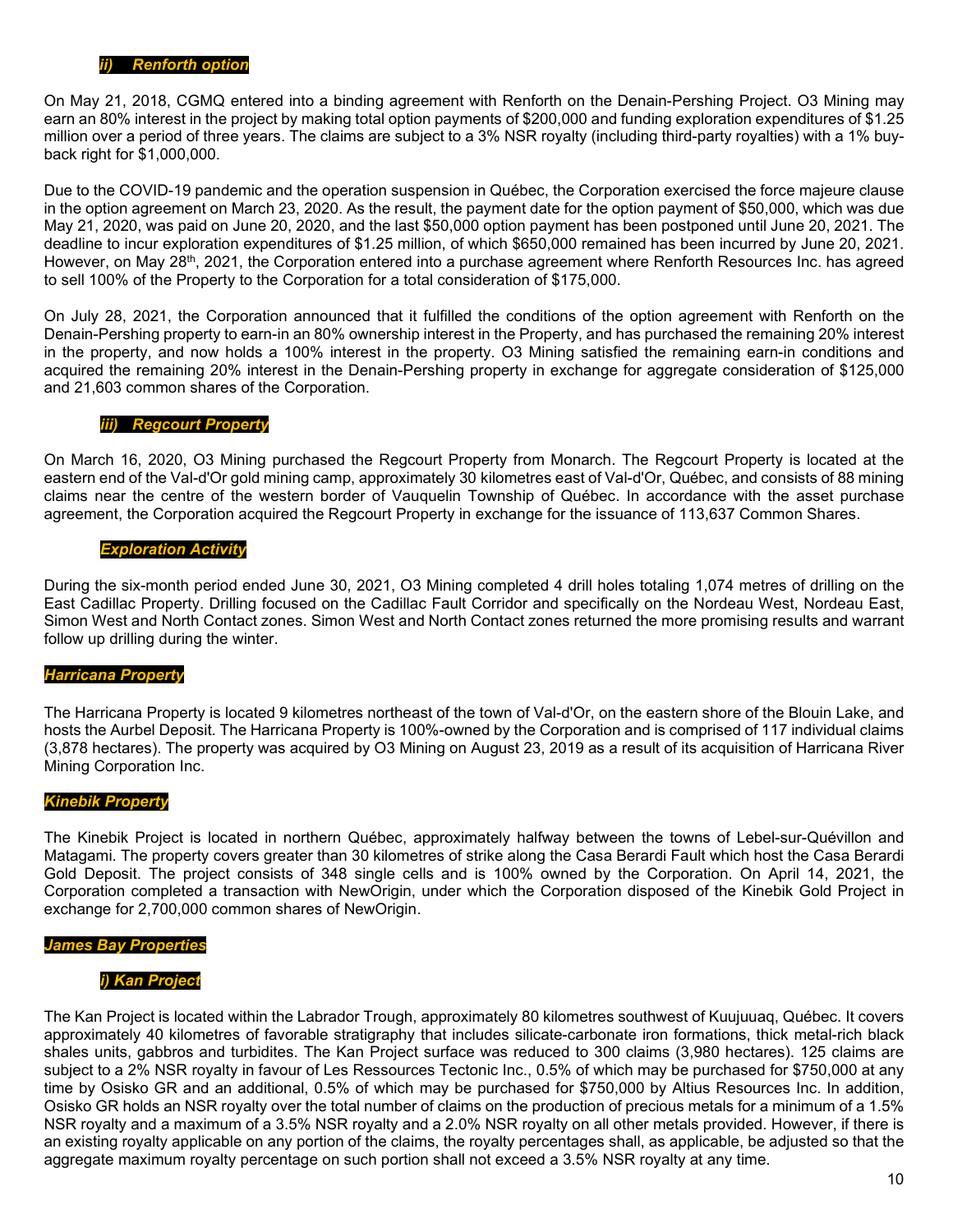### *ii) FCI – Corvette Lithium Project*

The FCI – Corvette Lithium Project consists of 28 claims (1,434 hectares) and is located within the James Bay Greenstone Belt in Northern Québec. The FCI – Corvette Lithium Project is subject to a 1.5% to 3.5% NSR royalty.

On August 27, 2018, Osisko Mining entered into a binding agreement with Patriot Metals which sets forth the terms of an exploration earn-in on the property. Under the exploration earn-in, Patriot Metals must commit \$2.25 million in work expenditures over a three-year period to earn a 50% interest on the FCI-Corvette Lithium Project, subject to certain annual work expenditure thresholds, including a guaranteed expenditure threshold of \$250,000 in the first year. Following the completion of the exploration earn-in, the FCI – Corvette Lithium Project will be transferred to a new joint venture entity to be owned 50% by O3 Mining and 50% by Patriot Metals. In addition, Patriot Metals may earn a further 25% interest in the joint venture entity (for a total interest of 75%) by electing to fund an additional \$2.0 million of project level expenditures, such as a preliminary economic assessment or pre-feasibility study.

On October 21, 2020, O3 Mining obtained a 50% interest in the FCI property upon delivering notice to Osisko GR of completing expenditures aggregating \$250,000 on or before August 27, 2019 in accordance with the FCI Earn-In Agreement. On November 20, 2020, as part of the termination of the Earn-In Agreements, the Corporation received the remaining 50% interest in the FCI Property.

### *Élénore Opinaca Property*

The Élénore Opinaca Property was transferred to O3 Mining on July 5, 2019 in conjunction with the completion of the RTO. The Élénore Opinaca Property is 100% owned by the Corporation and is located approximately 320 kilometres north of the town of Matagami in the James Bay area, Northern Québec and is subject to an NSR of 0.5%.

### *Launay Property*

The Launay Property was transferred to O3 Mining on July 5, 2019 in conjunction with the completion of the RTO. The Launay Property is located in the Abitibi Greenstone Belt, Québec, and it is subject to a 1.5% NSR royalty.

### *Matachewan-Wydee Property*

The Matachewan-Wydee project is in the vicinity of the Young Davidson Mine complex approximately 6 kilometres westnorthwest of the town of Matachewan, Ontario, and covers a total of 86 claims. The project is 100% owned by O3 Mining and was previously subject to an earn-in in favour of Prosper Gold Corp., which was terminated in February 2021.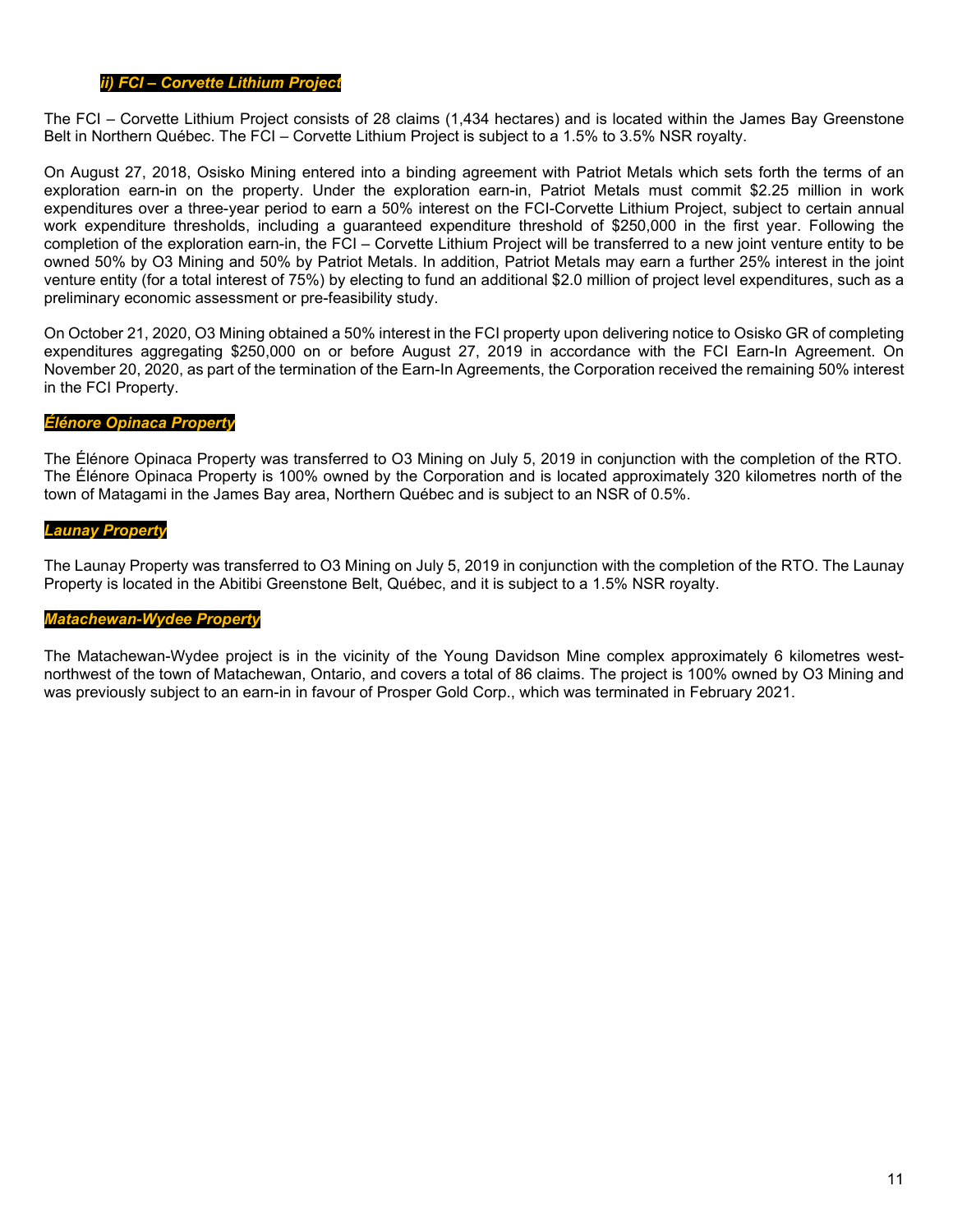## *EXPLORATION AND EVALUATION ASSETS EXPENDITURES*

The Corporation's expenditures on exploration and evaluation assets for the six-month period ended June 30, 2021, were as follows (in thousands of Canadian dollars):

|                                         |    | December 31,<br>2020 |                          | <b>Additions</b> | <b>Disposals</b> | <b>June 30,</b><br>2021 |
|-----------------------------------------|----|----------------------|--------------------------|------------------|------------------|-------------------------|
| Kan - James Bay                         | \$ | 236                  | $\overline{\phantom{a}}$ | 12S              | ۰.               | \$<br>248               |
| FCI - Corvette Lithium                  |    | (62)                 |                          | (54)             | ۰.               | (116)                   |
| Éléonore Opinaca                        |    | 1,013                |                          |                  | ۰.               | 1,014                   |
| Launay                                  |    | 1,003                |                          | າ                | ۰.               | 1,005                   |
| Malartic                                |    | 65,207               |                          | 7,698            | (1)              | 72,904                  |
| Alpha                                   |    | 44,859               |                          | 10,846           | $\blacksquare$   | 55,705                  |
| Harricana                               |    | 1,649                |                          | $\blacksquare$   | ۰.               | 1,649                   |
| East Cadillac                           |    | 13,485               |                          | 707              | (221)            | 13,971                  |
| Total exploration and evaluation assets | S  | 127,390              |                          | 19,212           | (222)            | 146,380                 |

Significant additions during the six-month period ended June 30, 2021 are described by category in the following table (in thousands of Canadian dollars):

| For the period ended June 30, 2021                    | Kan - James<br>Bay |                          | FCI-<br>Corvette<br>Lithium | Éléonore<br>Opinaca      |    | Launay                   | Malartic       |                          |          | Alpha                    | East<br>Cadillac         |     | Total  |
|-------------------------------------------------------|--------------------|--------------------------|-----------------------------|--------------------------|----|--------------------------|----------------|--------------------------|----------|--------------------------|--------------------------|-----|--------|
| Property costs                                        | \$                 | 11                       | \$<br>$(54)$ \$             |                          | \$ |                          | \$             | 146                      | <b>S</b> | 103                      | 13<br>\$                 | S.  | 220    |
| Camp costs                                            |                    | $\overline{\phantom{0}}$ | $\overline{\phantom{0}}$    |                          |    | $\overline{\phantom{0}}$ |                | 44                       |          | 197                      | 9                        |     | 250    |
| Office costs                                          |                    | $\overline{\phantom{0}}$ |                             |                          |    | $\overline{\phantom{0}}$ |                | (30)                     |          | (44)                     | (3)                      |     | (77)   |
| Project management                                    |                    | $\overline{\phantom{0}}$ | $\overline{a}$              |                          |    | $\overline{\phantom{0}}$ |                | 118                      |          | 181                      | 11                       |     | 310    |
| Drilling                                              |                    | $\overline{\phantom{0}}$ | $\overline{\phantom{0}}$    | $\overline{\phantom{0}}$ |    | $\overline{2}$           |                | 6,736                    |          | 10,064                   | 330                      |     | 17,132 |
| Geochemical survey                                    |                    |                          |                             |                          |    |                          |                | -                        |          | -                        | $\overline{\phantom{0}}$ |     |        |
| Permitting                                            |                    | $\mathbf 1$              | $\overline{\phantom{0}}$    |                          |    | $\overline{\phantom{a}}$ |                | 30                       |          | 39                       | 8                        |     | 78     |
| Geophysical survey                                    |                    |                          | $\overline{\phantom{a}}$    |                          |    | $\overline{\phantom{a}}$ |                | 22                       |          | 8                        | 28                       |     | 58     |
| Geology                                               |                    |                          |                             |                          |    | $\overline{\phantom{a}}$ |                | 110                      |          | 137                      | 301                      |     | 548    |
| Feasibility study and preliminary economic assessment |                    | $\overline{\phantom{0}}$ | $\overline{\phantom{0}}$    |                          |    | $\overline{\phantom{0}}$ |                | 444                      |          | 21                       | $\overline{\phantom{0}}$ |     | 465    |
| Ramp rehabilitation                                   |                    | $\overline{\phantom{0}}$ | $\overline{\phantom{0}}$    |                          |    | $\overline{\phantom{0}}$ |                | $\overline{\phantom{0}}$ |          | $\overline{\phantom{a}}$ | $\overline{\phantom{a}}$ |     |        |
| Community relations                                   |                    |                          |                             |                          |    | $\overline{\phantom{0}}$ |                | 19                       |          | 30                       | $\overline{2}$           |     | 51     |
| Environmental                                         |                    |                          | $\overline{\phantom{0}}$    |                          |    | $\overline{\phantom{0}}$ |                | 43                       |          | 46                       |                          |     | 90     |
| Health and safety                                     |                    |                          |                             |                          |    | $\overline{\phantom{0}}$ |                | 34                       |          | 89                       | $\overline{7}$           |     | 130    |
| Québec exploration mining duties                      |                    |                          |                             |                          |    |                          |                | (18)                     |          | (25)                     |                          |     | (43)   |
| <b>Total additions</b>                                | \$                 | 12 <sup>12</sup><br>-\$  | $(54)$ \$                   | 1                        | Ŝ. |                          | 2 <sup>5</sup> | 7,698                    | -S       | 10,846                   | 707<br>- \$              | 55. | 19,212 |

During the six-month period ended June 30, 2021, the majority of spending was on the Alpha Property, East Cadillac Property, and Malartic Property. The Corporation completed 189 drill holes totaling 66,715 metres on the Alpha, East Cadillac and Malartic properties. Drilling was suspending during the ice breakup and will resume and be ongoing using up to 10 rigs in order to continue the previously announced 250,000 metre drill program.

### *OUTLOOK*

The operational outlook below and described herein reflects the Corporation's current operations.

On March 23, 2020, the Government of Québec mandated all non-essential businesses to suspend operations until further notice, which included O3 Mining's operations at all sites in Québec. In accordance with the directive, workers were demobilized from all sites in Québec on March 24, 2020. At this time, any employees able to perform their duties through teleworking began to do so. On April 13, 2020, the Government of Québec added certain mining operations to the list of essential activities allowed to reopen effective April 15, 2020. However, O3 Mining's operations continued to be suspended as the order from the Government of Québec did not authorize exploration/development stage projects to reopen. On May 13, 2020, the Corporation resumed exploration activities on its properties near Val-d'Or following an announcement from the Government of Québec easing restrictions previously in place due to COVID-19. The Corporation's priority in this resumption is the health and safety of its employees and contractors, their families, and the communities in which the Corporation operates.

The Corporation continues to have a strong cash position of approximately \$50.0 million as at June 30, 2021. The Corporation is planning to spend approximately \$2.5 million per month on exploration activities on all its properties, and \$485,000 per month on general and administration expenses and salaries and benefits, excluding non-cash items, for the 2021 year. The Corporation currently anticipates that it will have a year-end cash position of approximately \$35.4 million (excluding investments).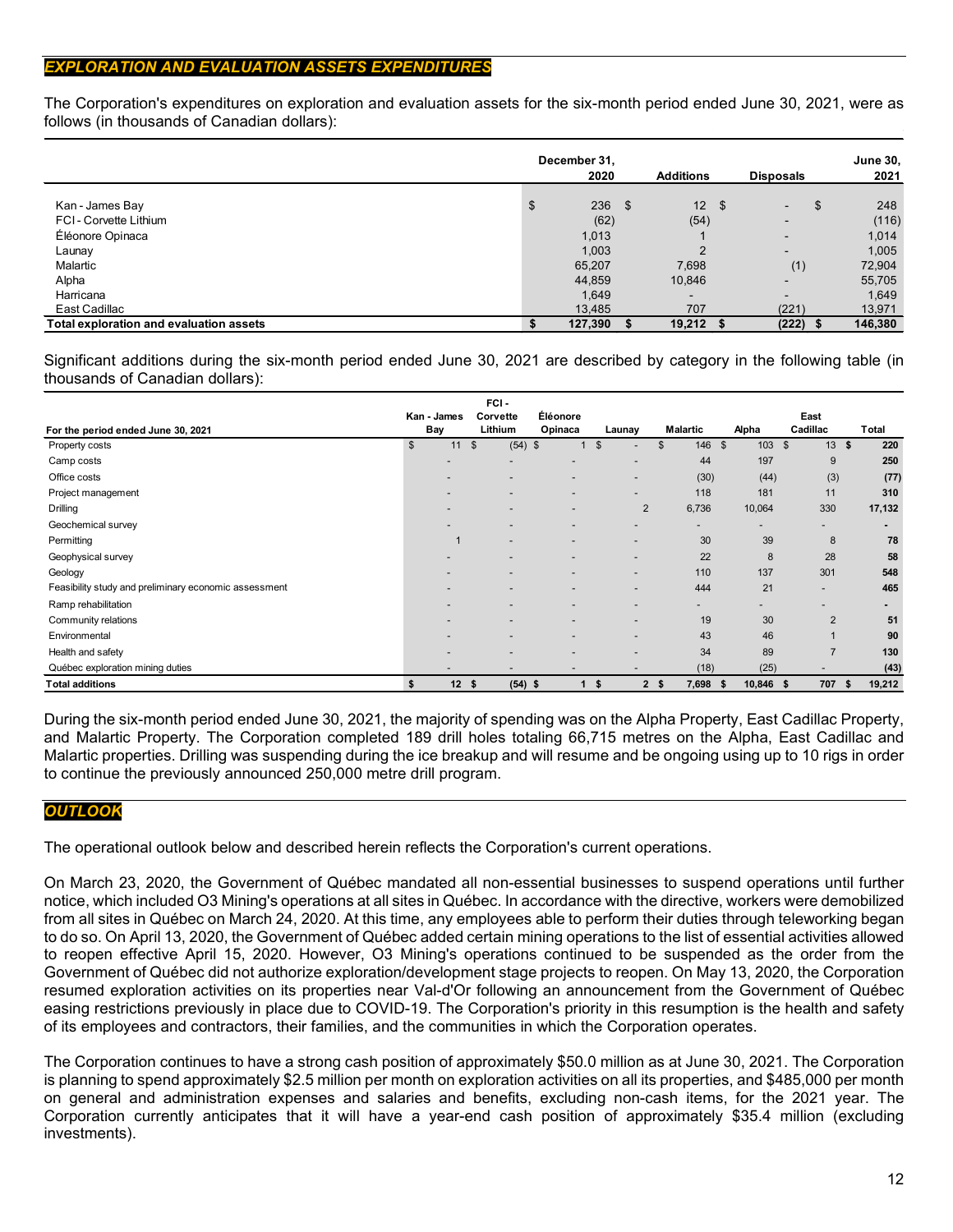O3 Mining continues an aggressive exploration program to convert, expand and discover new gold resources on the Alpha and Malartic properties, as well as testing a number of targets identified on these properties with a 250,000 metre drill program using six to ten drill rigs.

A total of 128,000 metres of drilling has been allocated to Malartic to convert inferred mineral resources to the measured and indicated categories, expand current resources and discover new deposits on the property as it moves towards completing a Pre-Feasibility Study, planned for 2022 (see press release on March 2, 2021) Marban has a PEA which outlined open-pit production of 115,000 ounces a year for 15 years (see press release on September 8, 2020). The Corporation has initiated environmental baseline studies for the Pre-Feasibility Study.

O3 Mining will continue with step-out drilling and testing new areas within 5 kilometres of the proposed plant site at Malartic with the aim of identifying new mineral resources that can be brought within the mine plan, a strategy the Corporation successfully executed in 2020 (see press releases on [November 24, 2020](https://o3mining.com/news/o3-mining-intersects-383-4-g-t-au-over-2-0-metres-including-1510-g-t-au-over-0-5-metres-at-marban-project/) and [November 3, 2020\)](https://o3mining.com/news/o3-mining-intersects-2-9-g-t-au-over-14-2-metres-near-surface-and-145-metres-outside-of-pit-shell-at-marban-project/). The Marban PEA was based on a measured and indicated resource of 1.9 million ounces gold contained within 54.2 Mt @ 1.10 g/t Au and a total of 0.6 million ounces gold contained within 13.2 Mt @ 1.44 g/t Au in the Inferred category.

A total of 126,000 meters of drilling has been allocated to Alpha to expand the mineral resource footprint in the Orenada-Bulldog and Akasaba sectors at Alpha where it has an option on the nearby Aurbel mill. Alpha hosts 1.2 million ounces of gold (total Measured and Indicated resource of 500,000 ounces gold contained within 7.7 Mt @ 2.00 g/t Au and 700,000 ounces gold contained within 5.9 Mt @ 3.80 g/t Au in the Inferred category).

O3 Mining aims to continue to discover new mineralized zones at the Simkar and Omega sectors at Alpha and to test targets generated by its exploration team and verified using artificial intelligence by Mira Geoscience Ltd. incorporating drilling and mapping databases, geochemical samples, Induced Polarization (IP), Electromagnetic (EM), magnetic and gravity datasets (see [the press release](https://o3mining.com/news/o3-mining-identifies-over-25-targets-using-artificial-intelligence-on-alpha-property/) on August 6, 2020). The 2021 program also considers follow-up on significant drill intercepts to prove the continuity of grades and widths with the aim of turning into new deposits at Epsilon, Pontiac East, Omega, Valdora, and El Sol. Finally, the program will test targets across the property to make new discoveries on the four mineralization types: Cadillac Fault, Skarn/porphyry, Anamaque Sill, and Sigma–Lamaque corridor.

Divestment is part of the Corporation's go-forward strategy of monetizing value from its non-core projects, either through sale or partnerships with strategic buyers, who have strong management teams and are well-capitalized, as well as technically and operationally strong. This strategy will allow O3 Mining to focus on its core projects in Val-d'Or, Québec.

## *INVESTMENTS*

The Corporation's assets included a portfolio of investments in public and private companies as at June 30, 2021. Much of this portfolio of investments was transferred from Osisko Mining to O3 Mining on July 5, 2019 in conjunction with the RTO. The Corporation holds investments in various companies within the mining industry for investment and strategic purposes. In some cases, the Corporation may decide to take a more active role in the investee, including providing management personnel, and technical and administrative support, as well as nominating individuals to the investee's board of directors.

### *Marketable Securities*

The following table summarizes information regarding the Corporation's marketable securities as at June 30, 2021 and December 31, 2020 (in thousands of Canadian dollars):

|                                                                           | <b>June 30.</b> | December 31. |
|---------------------------------------------------------------------------|-----------------|--------------|
| As at                                                                     | 2021            | 2020         |
|                                                                           |                 |              |
| Balance, beginning of period                                              | 19,036<br>\$    | 10,172<br>-5 |
| Additions                                                                 | 2,815           | 5,276        |
| <b>Disposals</b>                                                          | (6, 897)        | (6,092)      |
| Share consideration from disposition of exploration and evaluation assets | 446             | 2,146        |
| Realized gain                                                             | 3,746           | 3,002        |
| Unrealized (loss)/gain                                                    | (4, 416)        | 4,532        |
| Balance, end of period                                                    | 14,730          | 19,036       |

During the six-month period ended June 30, 2021, the marketable securities were fair valued, and this resulted in an unrealized loss of \$4.4 million (2020 – gain of \$4.5 million). The Corporation sold investments during the six-month period ended June 30, 2021 which resulted in a realized gain of \$3.7 million (2020 – gain of \$3.0 million).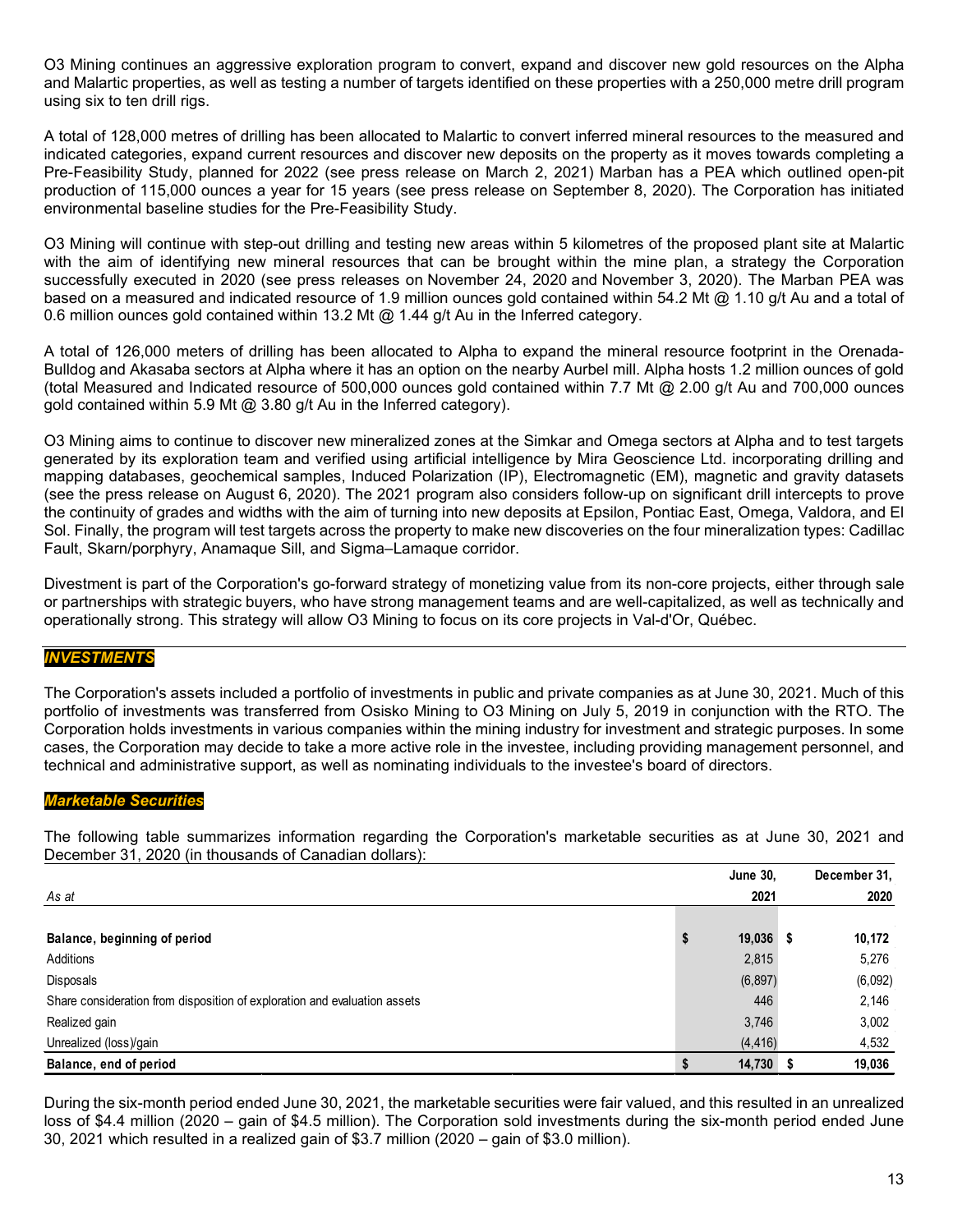### *RESULTS OF OPERATIONS*

The following table summarizes the Corporation's Statements of Loss/(Income) and Comprehensive Loss/(Income) for the three and six-month periods ended June 30, 2021 and 2020 (in thousands of Canadian dollars):

|                                                          | Three months ended |               | <b>Six months ended</b> |             |
|----------------------------------------------------------|--------------------|---------------|-------------------------|-------------|
|                                                          | <b>June 30,</b>    | June 30,      | <b>June 30,</b>         | June 30,    |
| For the period ended                                     | 2021               | 2020          | 2021                    | 2020        |
|                                                          |                    |               |                         |             |
| Expenses/(income)                                        |                    |               |                         |             |
| Compensation expenses                                    | \$<br>1,173        | - \$<br>1,471 | $\mathfrak{S}$<br>2,254 | \$<br>2,569 |
| General and administration expenses                      | 499                | 664           | 1,094                   | 1,330       |
| General exploration expenses                             |                    |               | 24                      | 21          |
| Exploration and evaluation assets impairment loss        |                    |               |                         |             |
| Flow-through premium income                              | (3,714)            | (345)         | (7, 537)                | (1,686)     |
| Gain on disposition of Northern Gold                     |                    |               | (25, 936)               |             |
| Loss/(Gain) from marketable securities                   | 1,607              | (5, 137)      | 670                     | (3, 152)    |
| Loss on disposal of property, plant and equipment        |                    | (2)           |                         | (2)         |
| Gain on disposition of exploration and evaluation assets | (178)              | (1,680)       | (275)                   | (1,680)     |
| <b>Operating income</b>                                  | (609)              | (5,029)       | (29, 706)               | (2,600)     |
|                                                          |                    |               |                         |             |
| Finance income                                           | (107)              | (29)          | (194)                   | (107)       |
| Finance costs                                            | 20                 | (9)           | 53                      | 16          |
| Net finance income                                       | (87)               | (38)          | (141)                   | (91)        |
|                                                          |                    |               |                         |             |
| Share of loss of associate                               | 45                 |               | 45                      |             |
| Income before tax                                        | (651)              | (5,067)       | (29, 802)               | (2,691)     |
|                                                          | 814                | 927           |                         | 1,349       |
| Deferred income tax expense                              |                    |               | 2,074                   |             |
| Loss/(income) and comprehensive loss/(income)            | 163                | (4, 140)      | $(27, 728)$ \$<br>-S    | (1, 342)    |

### *Three-Month Period Ended June 30, 2021 as Compared to Three-Month Period Ended June 30, 2020*

Income and comprehensive income decreased by \$4.3 million from an income of \$4.1 million for the three-month period ended June 30, 2020 to a loss of \$163,000 for the three-month period ended June 30, 2021. The majority of the income in the period relates to a gain of the disposal of exploration assets of \$178,000 and flow-through premium income of \$3.7 million. Income was offset by a deferred tax expense of \$814,000 (non-cash expense), a loss from marketable securities of \$1.6 million and compensation expenses of \$1.2 million.

Compensation expenses decreased by \$298,000 to \$1.2 million for the three-month period ended June 30, 2021, compared with \$1.5 million for the same period in 2020. The decrease was mostly due to lower stock-based compensation in the second quarter of 2021 due to the decrease in stock price during the period. This is offset by an increase in salaries of \$49,000 as a result of salaries and benefits paid to employees hired after the fourth quarter of 2020.

General and administrative expenses decreased by \$165,000 to \$499,000 for the three-month period ended June 30, 2021. The decrease relates to a decrease in shareholder and regulatory expense of \$21,000 and a decrease in professional fees of \$177,000. This is offset by an increase in office and travel expense of \$33,000.

Flow-through premium income was \$3.7 million for the three-month period ended June 30, 2021, compared to \$345,000 for the same period in 2020. This income was derived from the flow-through offerings, combined with the amount of "Canadian exploration expenditures" that were spent during the period. On the issuance of flow-through shares, a flow-through share premium liability is recognized. Upon the Corporation incurring flow-through eligible expenditures, the Corporation recognizes flow-through premium income and decreases the flow-through premium liability.

During the three-month period ended June 30, 2021, the Corporation maintained a portfolio of securities that were strategically invested in the marketable securities of exploration and development companies. As a result, the Corporation recognized an unrealized loss of \$1.6 million in the period. The unrealized loss was a result of the Corporation marking to market its investments at period end. The Corporation also recognized a realized gain of \$18,000 in the period on the disposition of their marketable securities. The Corporation had a fair market value of \$14.7 million in marketable securities as at June 30, 2021, compared to \$19.0 million as at December 31, 2020.

### *Six-Month Period Ended June 30, 2021 as Compared to Six-Month Period Ended June 30, 2020*

Income and comprehensive income increased by \$26.4 million from an income of \$1.3 million for the six-month period ended June 30, 2020 to an income of \$27.7 million for the six-month period ended June 30, 2021. The majority of the income in the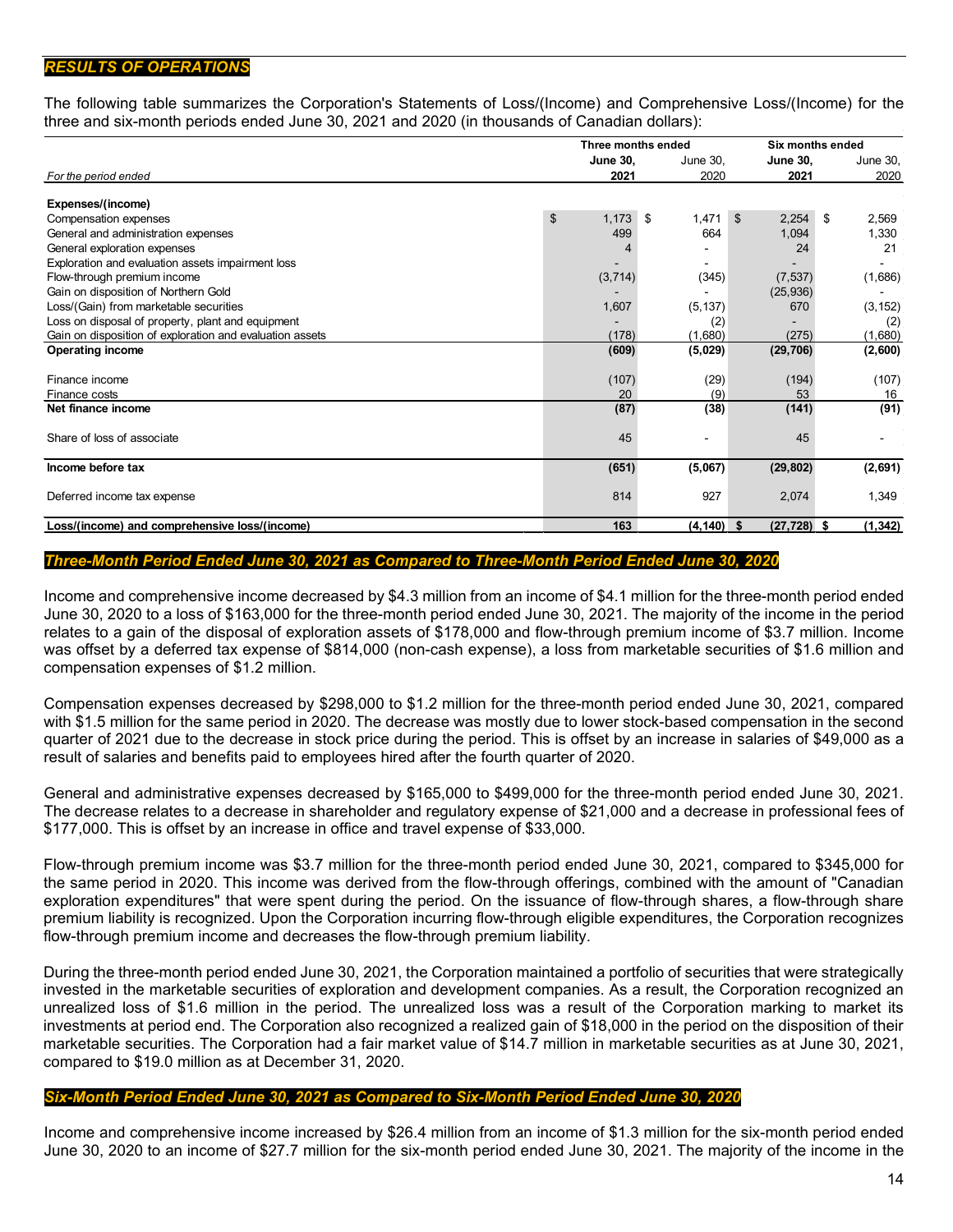period relate to the significant gain of \$25.9 million (non-cash income) on the sale of Northern Gold Mining (which holds the Garrison properties) to Moneta Porcupine. The income further relates to an increase in flow-through premium income of \$7.5 million (non-cash income) and a small gain on the disposition of exploration and evaluation assets of \$275,000. Income was offset by a deferred tax expense of \$2.1 million (non-cash expense), compensation expenses of \$2.3 million and general and administrative expenses of \$1.1 million.

Compensation expenses decreased by \$315,000 to \$2.3 million for the six-month period ended June 30, 2021, compared with \$2.6 million for the same period in 2020. The decrease was mostly due to lower stock-based compensation in the second quarter of 2021 due to the decrease in stock price during the period. This is offset by an increase in salaries of \$179,000 as a result of salaries and benefits paid to employees hired after the fourth quarter of 2020.

General and administrative expenses decreased by \$236,000 to \$1.1million for the six-month period ended June 30, 2021. The decrease relates to a decrease in travel expense of \$41,000 due to COVID-19 and a decrease in professional fees of \$277,000. This is offset by an increase in shareholder and regulatory expense of \$61,000.

Flow-through premium income was \$7.5 million for the six-month period ended June 30, 2021, compared to \$1.7 million for the same period in 2020. This income was derived from the flow-through offerings, combined with the amount of "Canadian exploration expenditures" that were spent during the period. On the issuance of flow-through shares, a flow-through share premium liability is recognized. Upon the Corporation incurring flow-through eligible expenditures, the Corporation recognizes flow-through premium income and decreases the flow-through premium liability.

During the six-month period ended June 30, 2021, the Corporation maintained a portfolio of securities that were strategically invested in the marketable securities of exploration and development companies. As a result, the Corporation recognized an unrealized loss of \$4.4 million in the period. The unrealized loss was a result of the Corporation marking to market its investments at period end. The Corporation also recognized a realized gain of \$3.7 million in the period on the disposition of their marketable securities. The Corporation had a fair market value of \$14.7 million in marketable securities as at June 30, 2021, compared to \$19.0 million as at December 31, 2020.

## *Cash Flow*

The Corporation is dependent upon raising funds in order to fund future exploration programs. See *"Liquidity and Capital Resources"* and *"Risks and Uncertainties"*.

### *Operating Activities*

Cash used in operating activities for the six-month period ended June 30, 2021 totaled \$3.8 million, compared to \$2.5 million for the same period in 2020. The increased outflows were primarily attributable to the changes in items of working capital of \$1.5 million for the six-month period ended June 30, 2021, compared to a change of \$98,000 for the same period in 2020 and income of \$27.7 million for the six-month period ended June 30, 2021, compared to income of \$1.3 million for the same period in 2020.

#### *Financing Activities*

Cash provided by financing activities was \$32.8 million for the six-month period ended June 30, 2021, compared with \$38.1 million for the same period in 2020. This inflow of cash is attributable to \$32.9 million raised from a private placement, less repayment of lease liabilities of \$144,000.

#### *Investing Activities*

Cash used in investing activities for the six-month period ended June 30, 2021 totaled \$13.2 million, compared with \$6.8 million for the same period in 2020. This outflow is primarily attributable to exploration and evaluation expenditures of \$17.5 million, and acquisition of marketable securities of \$2.8 million in the six-month period ended June 30, 2021. This was partially offset by proceeds of \$6.9 million from disposition of marketable securities.

In management's view, the Corporation has sufficient financial resources to fund current planned exploration programs and ongoing operating expenses. As at June 30, 2021, the Corporation had a cash balance of \$50.0 million, compared to \$34.3 million as at December 31, 2020. The Corporation will continue to be dependent on raising equity or other capital as required unless and until it reaches the production stage and generates cash flow from operations. See *"Risks and Uncertainties" and "Cautionary Note Regarding Forward-Looking Information"*.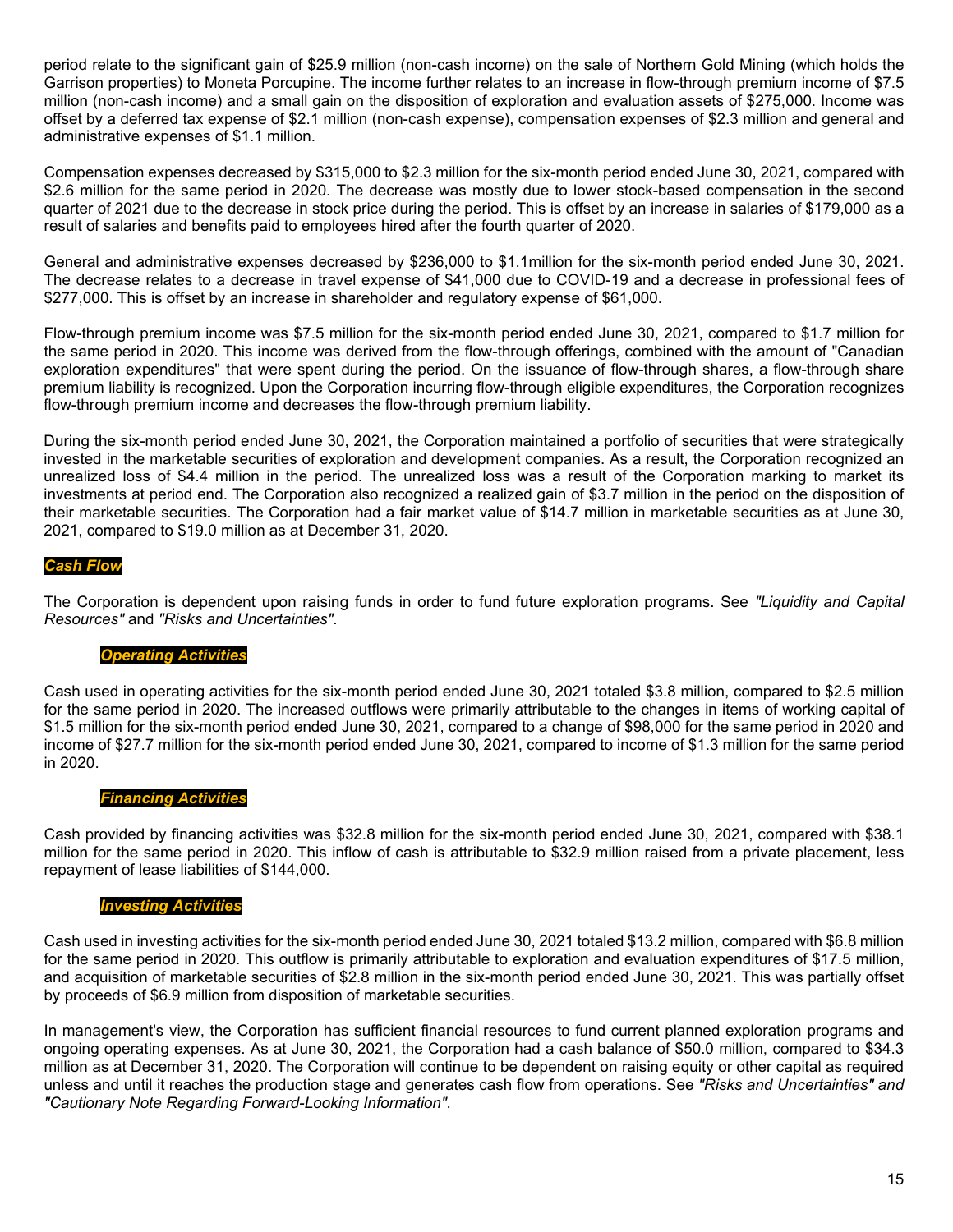## *SUMMARY OF QUARTERLY RESULTS*

### (in thousands of Canadian dollars)

|                                          | <b>June 30,</b> |     | March 31,     |      | December 31, September 30, |               |
|------------------------------------------|-----------------|-----|---------------|------|----------------------------|---------------|
| For the period ended                     | 2021            |     | 2021          |      | 2020                       | 2020          |
|                                          |                 |     |               |      |                            |               |
| <b>Financial results:</b>                |                 |     |               |      |                            |               |
| Interest income                          | \$<br>107       | \$  | 87            | - \$ | 84 \$                      | 92            |
| (Income)/loss                            | \$<br>163       | \$  | $(27,890)$ \$ |      | 705 \$                     | (2,579)       |
| (Earnings)/loss per share*:              |                 |     |               |      |                            |               |
| Basic                                    | \$              | \$  | $(0.44)$ \$   |      | 0.01                       | \$<br>(0.04)  |
| <b>Diluted</b>                           | \$              | \$  | $(0.44)$ \$   |      | 0.01                       | \$<br>(0.04)  |
| <b>Financial position:</b>               |                 |     |               |      |                            |               |
| Working capital (non-IFRS measurement)** | \$<br>62,615    | \$  | 74,303 \$     |      | 75,916                     | \$<br>60,179  |
| Exploration and evaluation assets        | \$<br>146,380   | \$  | 136,941       | \$.  | 127,390                    | \$<br>145,923 |
| Total assets                             | \$<br>267,923   | \$  | 270.275       | \$.  | 211,053                    | \$<br>212,097 |
| Share capital                            | \$<br>202,206   | \$. | 202,221       | \$   | 184,150                    | \$<br>184,309 |
| Deficit                                  | \$<br>21,869    | \$  | 22,031        | \$   | $(5,859)$ \$               | (5, 151)      |
| Number of shares issued and outstanding  | 68,040,266      |     | 68,040,266    |      | 60,330,966                 | 60,296,508    |

*\* Basic and diluted (earnings)/loss per share is calculated based on the weighted-average number of Common Shares outstanding. \*\* Working capital is a non-IFRS measurement with no standardized meaning under IFRS. For further information and a detailed reconciliation, please see section "Non-IFRS Measure".*

(in thousands of Canadian dollars)

|                                          | <b>June 30,</b>     |     | March 31,     |      | December 31, September 30, |      |              |
|------------------------------------------|---------------------|-----|---------------|------|----------------------------|------|--------------|
| For the period ended                     | 2020                |     | 2020          |      | 2019                       |      | 2019         |
|                                          |                     |     |               |      |                            |      |              |
| <b>Financial results:</b>                |                     |     |               |      |                            |      |              |
| Interest income                          | \$<br>29            | \$  | 78 \$         |      | $124 \text{ } $$           |      | 160          |
| (Income)/loss                            | \$<br>$(4, 140)$ \$ |     | 2,796 \$      |      | $1,429$ \$                 |      | 2,615        |
| (Earnings)/loss per share*:              |                     |     |               |      |                            |      |              |
| Basic                                    | \$<br>$(0.09)$ \$   |     | $0.06$ \$     |      | $0.03$ \$                  |      | 0.07         |
| <b>Diluted</b>                           | \$<br>$(0.08)$ \$   |     | $0.06$ \$     |      | $0.03$ \$                  |      | 0.07         |
| <b>Financial position:</b>               |                     |     |               |      |                            |      |              |
| Working capital (non-IFRS measurement)** | \$<br>62,539        | -\$ | 19,987 \$     |      | 27,377 \$                  |      | 30,541       |
| Exploration and evaluation assets        | \$<br>141,865       | -S  | 141,008       | - \$ | 136,690                    | - \$ | 131,973      |
| Total assets                             | \$<br>207,374       | S   | 165,713 \$    |      | 168,044 \$                 |      | 168,162      |
| Share capital                            | \$<br>184,407       | \$  | 158,448       | -\$  | 158,325                    | -\$  | 156,538      |
| Deficit                                  | \$<br>$(7,730)$ \$  |     | $(11,868)$ \$ |      | $(9,072)$ \$               |      | (7,643)      |
| Number of shares issued and outstanding  | 60,296,508          |     | 47,045,498    |      | 46,927,215                 |      | 46, 174, 122 |

*\* Basic and diluted (earnings)/loss per share is calculated based on the weighted-average number of Common Shares outstanding. \*\* Working capital is a non-IFRS measurement with no standardized meaning under IFRS. For further information and a detailed reconciliation, please see section "Non-IFRS Measure".*

## *LIQUIDITY AND CAPITAL RESOURCES*

The outbreak of COVID-19 has resulted in governments worldwide enacting emergency measures to combat the spread of the virus. Measures taken to contain the spread of the virus, including travel bans, quarantines, social distancing, and closures of non-essential services have triggered significant disruptions to businesses worldwide, resulting in an economic slowdown. The duration and impact of the COVID-19 pandemic is unclear at this time and as a result it is not possible for management to estimate the severity of the impact it may have on the financial results and operations of the Corporation in future periods. It is management's assumption that the Corporation will continue to operate as a going concern.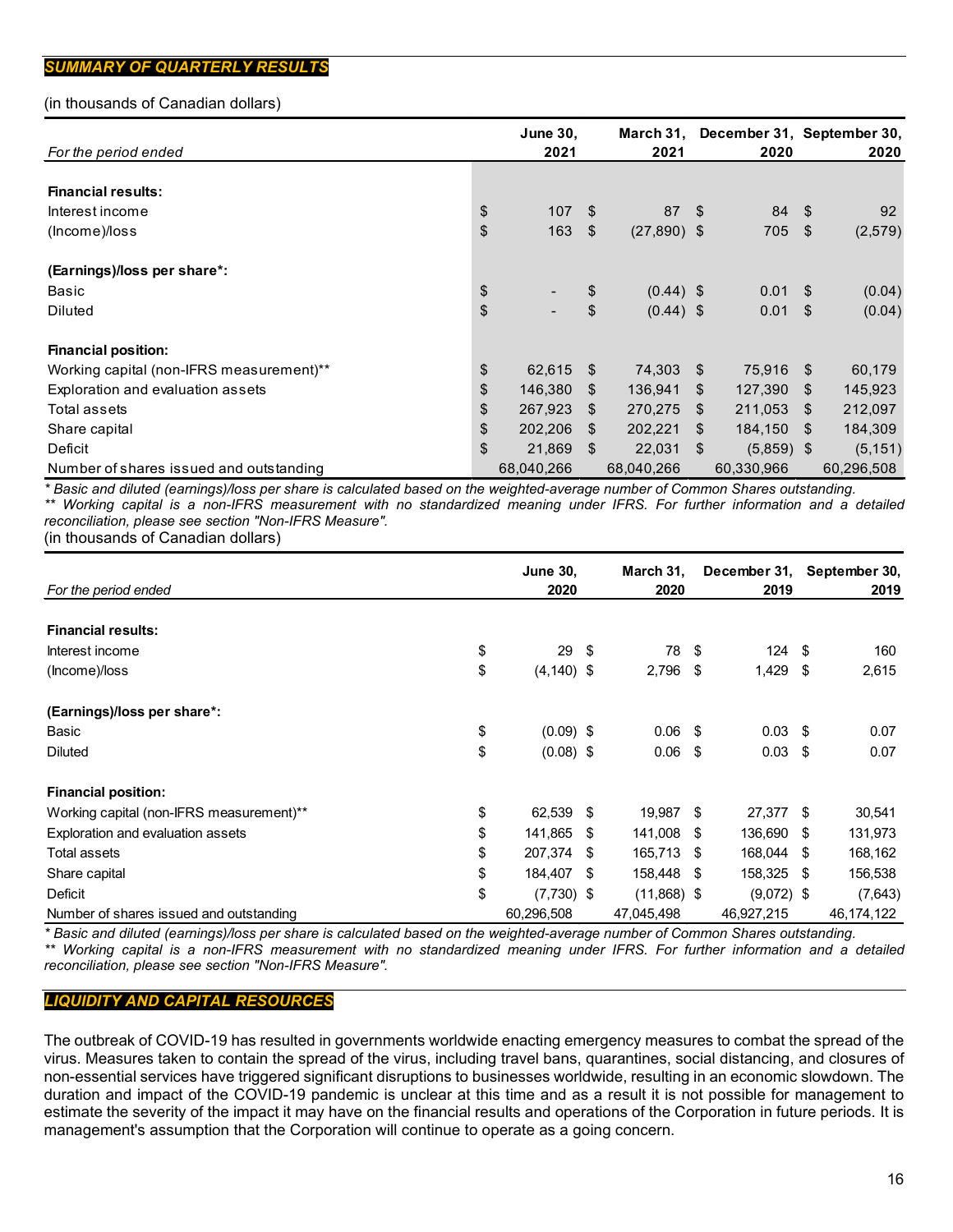As at June 30, 2021, the Corporation had a cash balance of \$50.0 million (December 31, 2020 - \$34.3 million) and working capital of \$62.6 million (December 31, 2020 - \$75.9 million). Cash and working capital increased from December 31, 2020, due to the completion of a private placement financing and the sale of marketable securities in the six-month period ended June 30, 2021. The majority of the Corporation's financial liabilities have contractual maturities of less than 30 days and are subject to normal trade terms. The Department of Finance passed legislation, applicable to the June 19, 2020 private placement, which extends the flow-through funds spend period and the look-back rule by one year, including suspending the Part XII.6 tax for the same period.

The Corporation has no history of revenues from its operating activities. The Corporation is not in commercial production on any of its mineral properties and accordingly does not generate cash from operations. During the three-month period ended March 31, 2021, the Corporation had negative cash flow from operating activities, and the Corporation anticipates it will have negative cash flow from operating activities in future periods.

The Corporation has, in the past, financed its activities by raising capital through equity issuances. Until O3 Mining can generate a positive cash flow, in order to finance its exploration programs, the Corporation will remain reliant on the equity markets for raising capital, in addition to adjusting spending, disposing of assets, and obtaining other non-equity sources of financing.

The Corporation believes it has sufficient cash resources and the ability to raise funds to meet its exploration and administrative overhead expenses and maintain its planned exploration activities for the next 12 months. However, there is no guarantee that the Corporation will be able to maintain sufficient working capital in the future due to market, economic and commodity price fluctuations. See *"Risks and Uncertainties"*.

# *CONTRACTUAL OBLIGATIONS AND COMMITMENTS*

The Corporation has the following commitments as at June 30, 2021 (in thousands of Canadian dollars):

|                  | Total          | 2021 | 2022 | 2023          | 2024 | 2025                     | 2026                     |
|------------------|----------------|------|------|---------------|------|--------------------------|--------------------------|
| Equipment leases | . .            | 38   | 76   | 57<br>ັ       |      | $\overline{\phantom{0}}$ |                          |
| Total            | $\blacksquare$ | 38   | 76   | E.<br>-<br>J1 |      |                          | $\overline{\phantom{0}}$ |

The Department of Finance passed legislation, applicable to the June 19, 2020 private placement, which extends the flowthrough funds spend period and the look-back rule by one year, including suspending the Part XII.6 tax for the same period. Based on the new legislation, as of June 30, 2021, the Corporation would be required to spend the following flow-through funds by December 31, 2022:

| <b>Closing Date of Financing</b> | <b>Province</b> | <b>Remaining Flow-through Funds</b> |
|----------------------------------|-----------------|-------------------------------------|
| June 19, 2020                    | Québec          | 1.789                               |
| February 25, 2021                | Québec          | 29,888                              |
| <b>Total</b>                     |                 | 31,677                              |

### *OFF-BALANCE SHEET ARRANGEMENTS*

The Corporation does not have any off-balance sheet arrangements.

### *TRANSACTIONS WITH RELATED PARTIES*

Balances and transactions between the Corporation and its subsidiaries have been eliminated on consolidation and are not disclosed in this note. Details of the transactions between the Corporation and other related parties are disclosed below.

During the three and six-month periods ended June 30, 2021, management fees, geological services, rent and administration fees of \$161,000 and \$343,000 (2020 - \$231,000 and \$713,000) were incurred with Osisko, a related party of the Corporation by virtue of Osisko Mining having significant influence over the Corporation. Also, Mr. John Burzynski, Chairman of the Board of Directors of the Corporation, serves as Executive Chairman, CEO, and Director of Osisko Mining and Mr. José Vizquerra, President and CEO of O3 Mining, serves as a Director of Osisko Mining. Accounts payable and accrued liabilities to Osisko as at June 30, 2021 were \$53,000 (2020 - \$69,000).

On January 28, 2021, the Corporation completed a transaction with Osisko, under which the Corporation disposed of the Blondeau Guillet Property in exchange for \$100,000 in cash.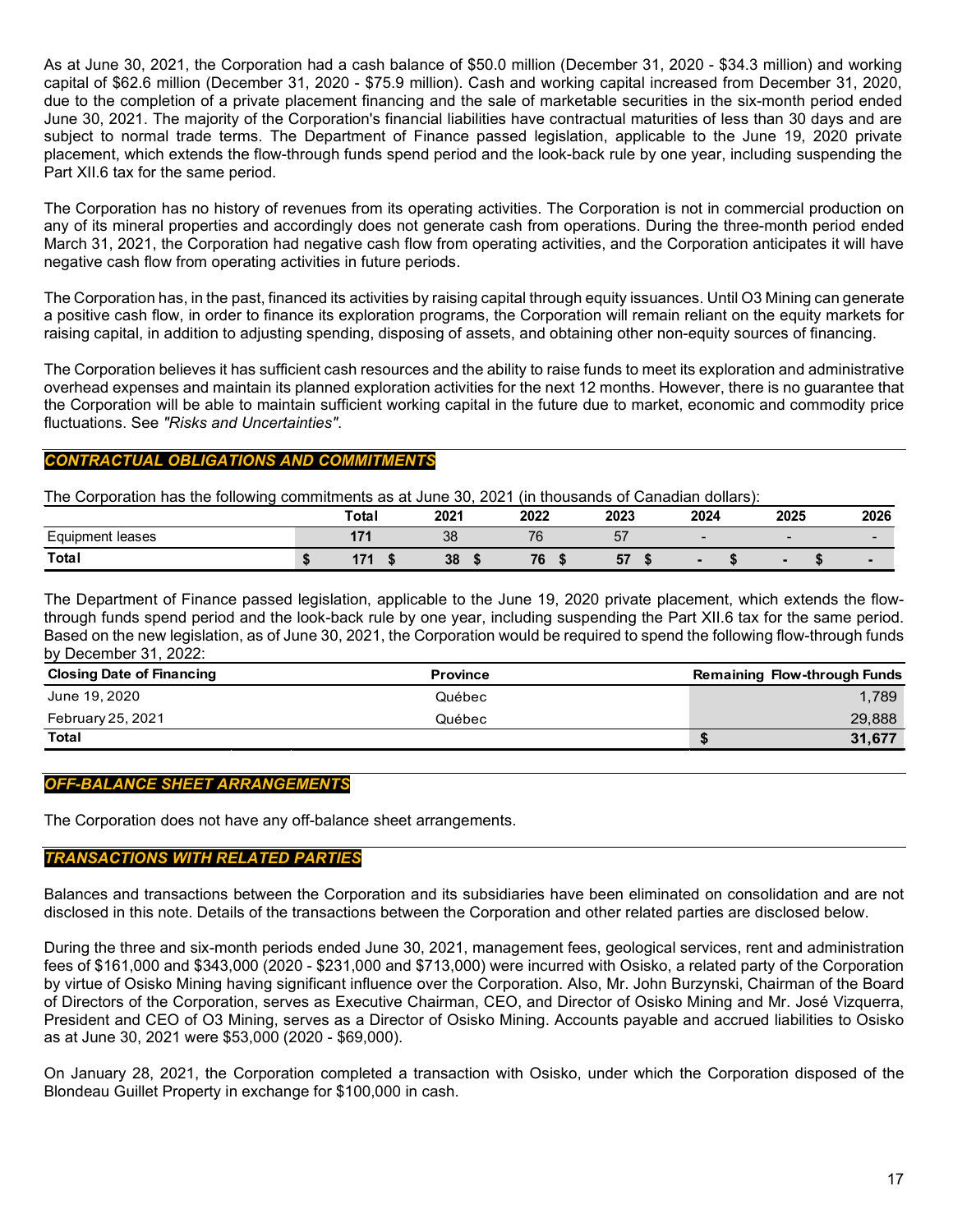The following table summarizes remuneration attributable to key management personnel for the the three and six-month periods ended June 30, 2021 and 2020:

|                                    | Three months ended |                 |  |                 |      | Six months ended |  |                 |  |
|------------------------------------|--------------------|-----------------|--|-----------------|------|------------------|--|-----------------|--|
|                                    |                    | <b>June 30.</b> |  | <b>June 30.</b> |      | <b>June 30.</b>  |  | <b>June 30,</b> |  |
| For the period ended               |                    | 2021            |  | 2020            |      | 2021             |  | 2020            |  |
|                                    |                    |                 |  |                 |      |                  |  |                 |  |
| Salaries expense of key management | \$                 | $156$ \$        |  | 145             | - \$ | $313$ \$         |  | 290             |  |
| Directors' fees                    |                    | 132             |  | 120             |      | 252              |  | 240             |  |
| Stock-based compensation           |                    | $312$ \$        |  | 498             |      | 584              |  | 835             |  |
| Total                              |                    | 600S            |  | 763             |      | $1,149$ \$       |  | 1,365           |  |

## *OUTSTANDING SHARE DATA*

As at August 9, 2021, the Corporation had the following securities outstanding: (i) 68,061,869 Common Shares; (ii) 4,684,209 stock options to purchase Common Shares at a weighted average exercise price of \$2.91 per option; (iii) 11,832,447 warrants to purchase Common Shares outstanding at a weighted average exercise price of \$3.77 per warrant; (iv) 580,000 restricted share units ("RSU"); and (v) 113,122 deferred share units ("DSU"). On a fully diluted basis, the Corporation would have 85,271,647 Common Shares issued and outstanding, after giving effect to the exercise of the options, warrants, RSUs, and DSUs of the Corporation that are outstanding.

### The following table summarizes the options outstanding and exercisable as at June 30, 2021:

|                                            |                                                            | <b>Options outstanding</b>             | <b>Options exercisable</b>              |                                                            |                                        |                                         |  |
|--------------------------------------------|------------------------------------------------------------|----------------------------------------|-----------------------------------------|------------------------------------------------------------|----------------------------------------|-----------------------------------------|--|
| Range of exercise<br>prices per share (\$) | Weighted-average<br>remaining years of<br>contractual Life | Number of stock<br>options outstanding | Weighted average<br>exercise price (\$) | Weighted-average<br>remaining years of<br>contractual life | Number of stock<br>options exercisable | Weighted average<br>exercise price (\$) |  |
| 2.44 to 2.92                               | 3.4                                                        | 1.697.019                              | \$2.52                                  | 3.2                                                        | 680,338                                | \$2.56                                  |  |
| 2.93 to 3.20                               | 3.1                                                        | 2.005.000                              | \$3.07                                  | 3.1                                                        | 1,336,670                              | \$3.07                                  |  |
| 3.21 to 3.47                               | 4.1                                                        | 964.149                                | \$3.27                                  | 0.5                                                        | 109,149                                | \$3.33                                  |  |
| 3.48 to 3.60                               | 0.8                                                        | 18.041                                 | \$3.60                                  | 0.8                                                        | 18.041                                 | \$3.60                                  |  |
| 2.44 to 3.60                               | 3.4                                                        | 4,684,209                              | \$2.91                                  | 3.0                                                        | 2,144,198                              | \$2.93                                  |  |

The following table summarizes the DSUs and RSUs outstanding as at June 30, 2021:

|                                 | <b>Number of DSUs</b>    | <b>Number of RSUs</b> |
|---------------------------------|--------------------------|-----------------------|
| Outstanding at January 1, 2020  |                          | 390,000.00            |
| Granted                         | 51,440                   | 150,000               |
| Forfeited                       | $\overline{\phantom{a}}$ | (50,000)              |
| Oustanding at December 31, 2020 | 51,440                   | 490,000               |
| Granted                         | 61.682                   | 90,000                |
| Oustanding at June 30, 2021     | 113,122                  | 580.000               |

In August 2019, O3 Mining established an RSU plan and a DSU plan. Under these plans, RSUs can be granted to executive officers and key employees and DSUs can be granted to non-executive directors, as part of their long-term compensation package, entitling them to receive payout in cash or Common Shares, or a combination of both. Should the payout be in cash, the cash value of the payout would be determined by multiplying the number of RSUs and DSUs vested at the payout date by the five-day volume weighted average price from closing price of the Common Shares on the day prior to the payout date. Should the payout be in Common Shares, each RSU and DSU represents an entitlement to one Common Share.

#### The following tables summarize the warrants issued and outstanding as at June 30, 2021:

|                                  |                           | Weighted-average |
|----------------------------------|---------------------------|------------------|
|                                  | <b>Number of warrants</b> | exercise price   |
| Outstanding at December 31, 2020 | 12,071,049                | 3.78             |
| Expired                          | (238, 602)                | 3.88             |
| Outstanding at June 30, 2021     | 11,832,447                | 3.77             |
|                                  |                           |                  |

# *CRITICAL ACCOUNTING ESTIMATES*

The preparation of the interim financial statements in conformity with IFRS requires management to make judgments, estimates and assumptions that affect the application of accounting policies and the reported amounts of assets and liabilities, and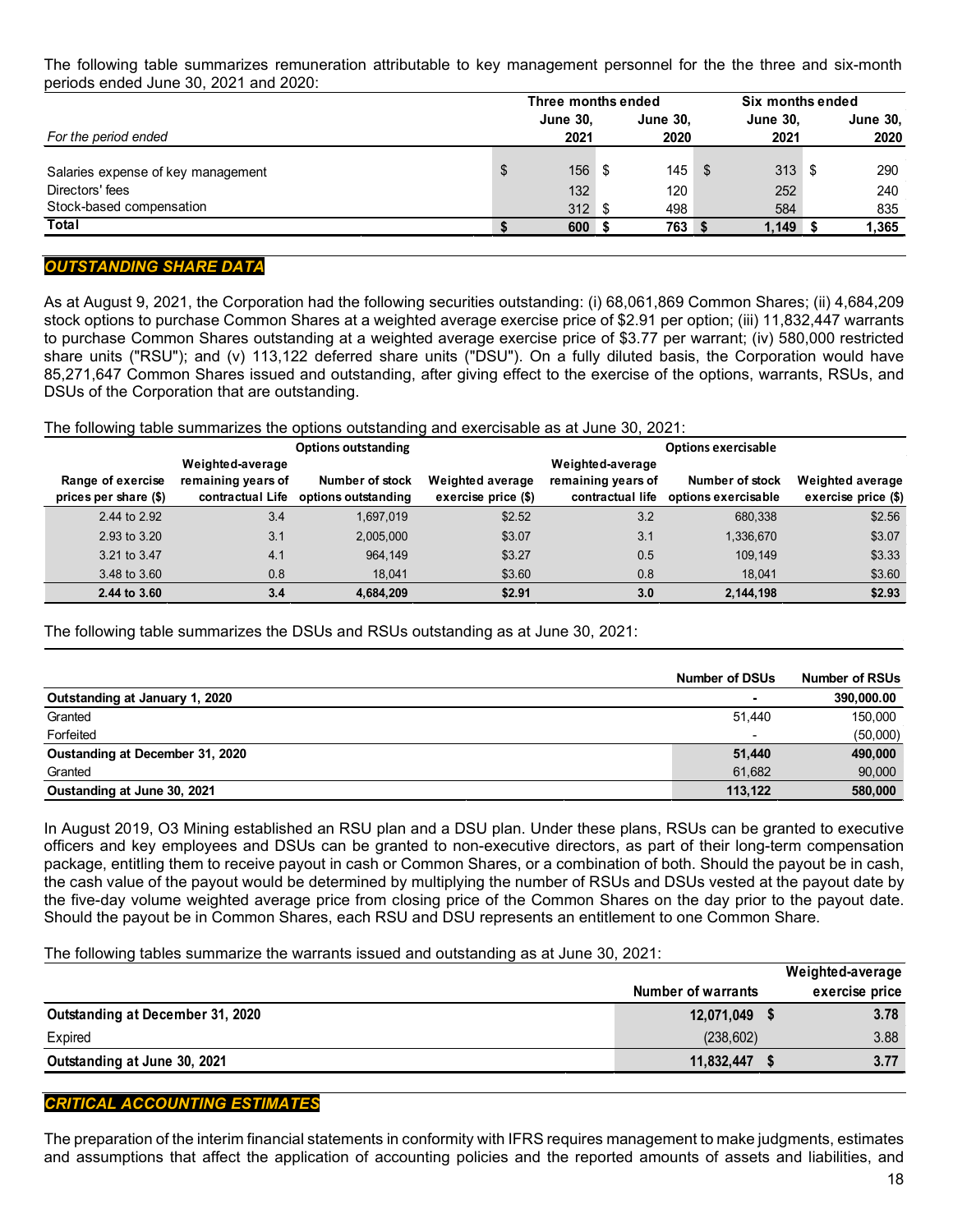disclosure of contingent assets and liabilities at the date of the consolidated financial statements and the reported amounts of income and expenses for the reporting period. The Corporation also makes estimates and assumptions concerning the future. The determination of estimates and associated assumptions are based on various assumptions including historical experience and other factors that are believed to be reasonable under the circumstances, the results of which form the basis of making judgments about carrying values of assets and liabilities that are not readily apparent from other sources. Actual results may differ from these estimates. Please refer to the Financial Statements for information on the Corporation's significant judgements in applying accounting policies as well as significant accounting estimates and assumptions.

## *CHANGES IN IFRS ACCOUNTING POLICIES AND FUTURE ACCOUNTING PRONOUNCEMENTS*

Certain pronouncements were issued by the IASB or the International Financial Reporting Interpretations Committee that are mandatory for accounting years ended beginning on or after December 31, 2020. Please refer to the Financial Statements for information on future accounting pronouncements as well as new accounting standards issued and effective.

### *CORPORATE GOVERNANCE*

Management and the Board recognize the value of good corporate governance and the need to adopt best practices. The Corporation is committed to continuing to improve its corporate governance practices in light of its stage of development and evolving best practices and regulatory guidance.

The Board has adopted a board mandate outlining its responsibilities and defining its duties. The Board has four committees: the Audit Committee, the Compensation Committee, the Corporate Governance and Nominating Committee, and the Sustainable Development Committee. Each committee has a committee charter, which outlines the committee's mandate, procedures for calling a meeting, and provides access to outside resources.

The Board has also adopted a code of ethics, which governs the ethical behavior of all employees, management, and directors. Separate trading blackout and disclosure policies are also in place. For more details on the Corporation's corporate governance practices, please refer to O3 Mining's website [\(www.o3mining.com\)](http://www.o3mining.com/) and the statement of Corporate Governance contained in the Corporation's management information circular dated April 23, 2021.

The Corporation's directors have expertise in exploration, metallurgy, mining, accounting, legal, banking, financing, communication and community engagement and the securities industry. The Board and each committee are scheduled to meet at least four times per year.

### *INTERNAL CONTROL OVER FINANCIAL REPORTING*

#### *Disclosure controls and procedures*

Disclosure controls and procedures are designed to provide reasonable assurance that information required to be disclosed by the Corporation in its annual filings, interim filings or other reports filed or submitted by it under securities legislation is recorded, processed, summarized and reported within the time periods specified in the securities legislation and include controls and procedures designed to ensure that information required to be disclosed by the Corporation in its annual filings, interim filings or other reports filed or submitted under securities legislation is accumulated and communicated to the Corporation's management, including its Chief Executive Officer and Chief Financial Officer, as appropriate to allow timely decisions regarding required disclosure.

#### *Internal controls over financial reporting*

Internal controls over financial reporting are designed to provide reasonable assurance regarding the reliability of financial reporting and the preparation of financial statements in accordance with IFRS. Management is also responsible for the design of the Corporation's internal control over financial reporting in order to provide reasonable assurance regarding the reliability of financial reporting and the preparation of financial statements for external purposes in accordance with IFRS. The Corporation's internal controls over financial reporting include policies and procedures that: pertain to the maintenance of records that, in reasonable detail accurately and fairly reflect the transactions and disposition of assets; provide reasonable assurance that transactions are recorded as necessary to permit preparation of the financial statements in accordance with IFRS and that receipts and expenditures are being made only in accordance with authorization of management and directors of the Corporation; and provide reasonable assurance regarding prevention or timely detection of unauthorized acquisition, use or disposition of assets that could have a material effect on the financial statements.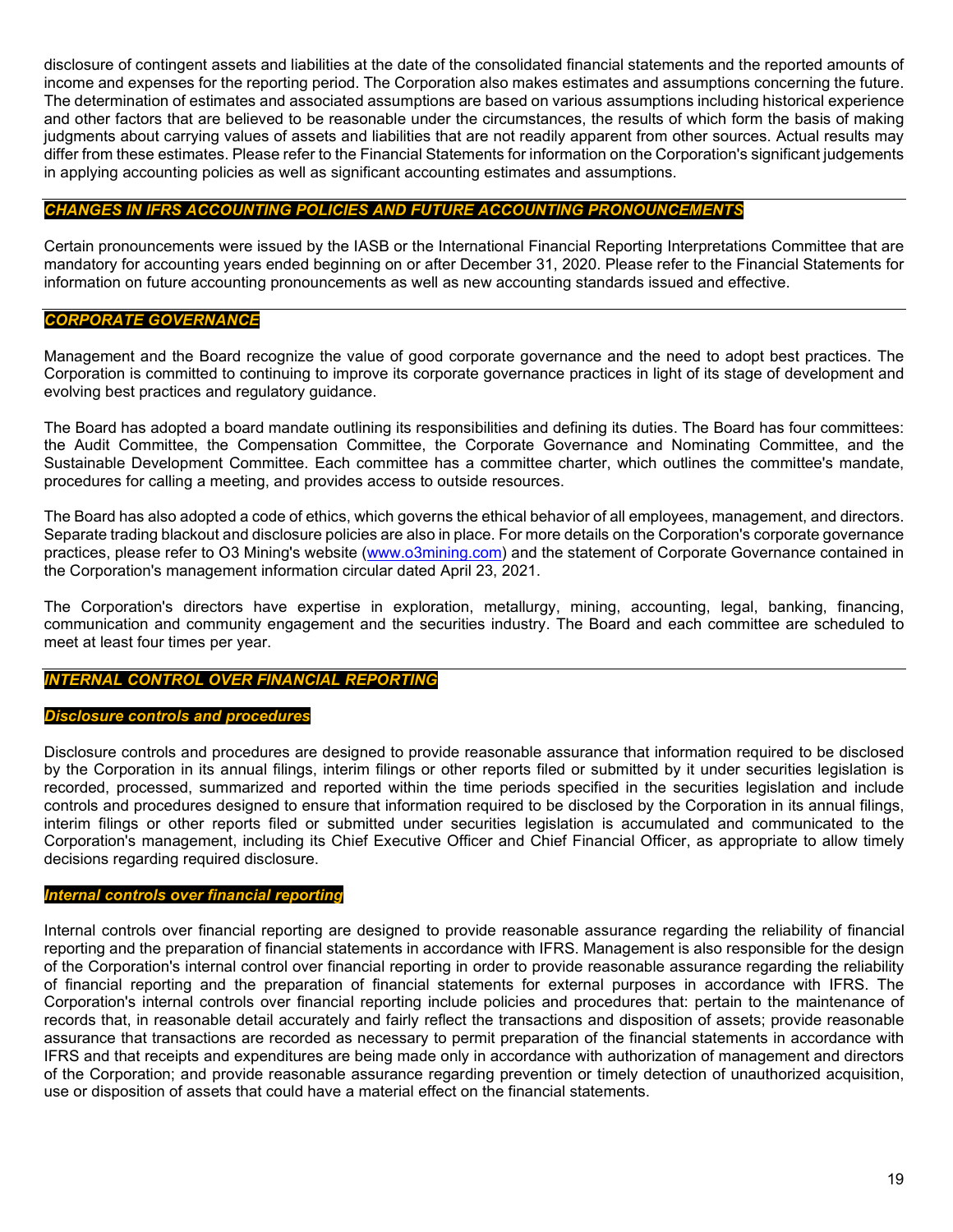### *NON-IFRS MEASURES*

The Corporation has included a non-IFRS measure for "working capital" in this MD&A to supplement its financial statements, which are presented in accordance with IFRS. The Corporation believes that this measure provides investors with an improved ability to evaluate the performance of the Corporation. Non-IFRS measures do not have any standardized meaning prescribed under IFRS. Therefore, such measures may not be comparable to similar measures employed by other companies. The data is intended to provide additional information and should not be considered in isolation or as a substitute for measures of performance prepared in accordance with IFRS.

|                                     | <b>June 30,</b> |     | March 31. | December 31, |              | September 30, |               |
|-------------------------------------|-----------------|-----|-----------|--------------|--------------|---------------|---------------|
| Reconciliation for the period ended | 2021            |     | 2021      |              | 2020         |               | 2020          |
| Current assets                      | \$<br>67.210    | \$. | 79,442 \$ |              | 80,637       | \$.           | 63,998        |
| Less current liabilities            | 4,595           |     | 5,139     |              | 4,721        |               | 3,819         |
| <b>Working capital</b>              | \$<br>62,615 \$ |     | 74,303    | - 5          | 75.916       | 5             | 60,179        |
|                                     | <b>June 30,</b> |     | March 31. |              | December 31, |               | September 30, |
| Reconciliation for the period ended | 2020            |     | 2020      |              | 2019         |               | 2019          |
| Current assets                      | \$<br>64,585    | -S  | 23.991    | S            | 30,688       | \$            | 35,415        |
| Less current liabilities            | 2,046           |     | 4.004     |              | 3,311        |               | 4,874         |
| <b>Working capital</b>              | 62.539          |     | 19.987    | S            | 27,377       | S             | 30.541        |

The Corporation determines working capital as follows (in thousands of Canadian dollars):

## *RISKS AND UNCERTAINTIES*

The Corporation's business, being the acquisition, exploration, and development of mineral properties in Canada, is speculative and involves a high degree of risk. Certain factors, including but not limited to the ones described in management's discussion and analysis dated March 9, 2021 for the year ended December 31, 2020, could materially affect the Corporation's financial condition and/or future operating results, and could cause actual events to differ materially from those described in forward looking statements made by or relating to the Corporation. See *"Cautionary Note Regarding Forward-Looking Information"*. The reader should carefully consider these risks as well as the information disclosed in the Corporation's audited annual financial statements, dated March 9, 2021, and other publicly filed disclosure regarding the Corporation, available on SEDAR [\(www.sedar.com\)](http://www.sedar.com/) under the O3 Mining's issuer profile or on O3 Mining's website [\(www.o3mining.com\)](http://www.o3mining.com/).

### *COVID-19*

In particular, the Corporation wishes to highlight that it continues to face risks related to COVID-19, which could continue to significantly disrupt its operations and may materially and adversely affect its business and financial conditions.

In December 2019, a novel strain of the coronavirus emerged in China and has resulted in governments worldwide enacting emergency measures to combat the spread of the virus. These measures, which include the implementation of travel bans, self-imposed quarantine periods and physical distancing, have caused material disruption to businesses globally resulting in an economic slowdown.

The extent to which COVID-19 will continue to impact the Corporation's business, including its operations and the market for its securities, will depend on future developments, which are highly uncertain and cannot be predicted at this time, and include the duration, severity and scope of the outbreak and the actions taken to contain or treat the coronavirus outbreak. In particular, the continued spread of COVID-19 globally could materially and adversely impact the Corporation's business including without limitation, employee health, workforce productivity, obligations regarding flow-through shares, increased insurance premiums, limitations on travel, the availability of industry experts and personnel, restrictions to its drill program and/or the timing to process drill and other metallurgical testing, and other factors that will depend on future developments beyond the Corporation's control, which may have a material and adverse effect on the its business, financial condition and results of operations.

There can be no assurance that the Corporation's personnel will not be impacted by these pandemic diseases and ultimately see its workforce productivity reduced or incur increased medical costs / insurance premiums as a result of these health risks. Further, there can be no assurances that the remaining balance of the gross proceeds from the sale by the Corporation of flow-through shares in 2020 and 2021 (being approximately \$31.7 million) will be used by the Corporation to incur "Canadian exploration expenses" that qualify as "flow-through mining expenditures" (as both terms are defined in the *Income Tax Act* (Canada)), and such other applicable Québec provincial obligations will be satisfied by the deadlines, if the COVID-19 pandemic continues and/or the Government of Québec mandates that the Corporation's operations be suspended again.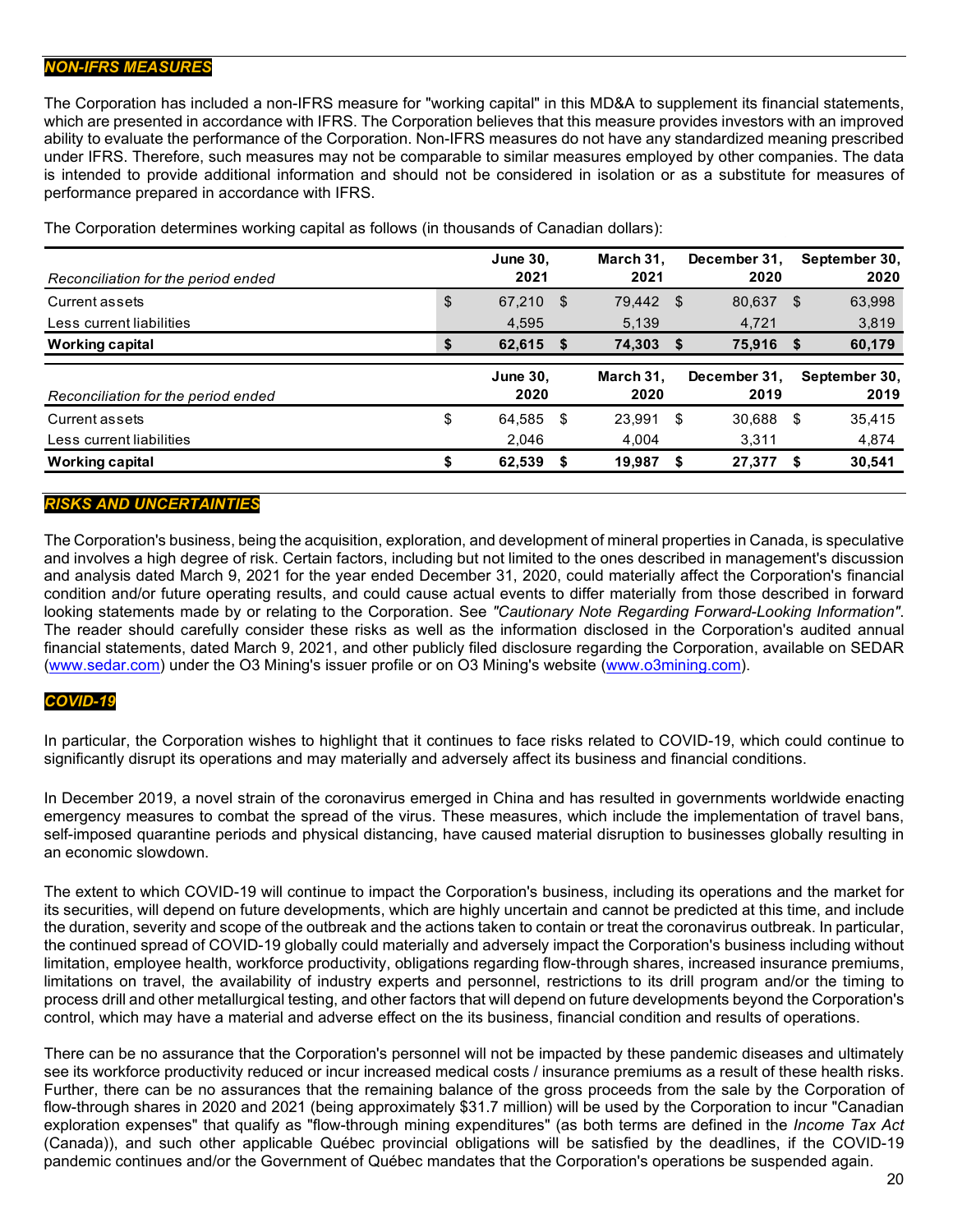In addition, the continued spread of COVID-19 could adversely affect global economies and financial markets resulting in an economic downturn that could have an adverse effect on the demand for precious metals and the Corporation's future prospects.

## *TECHNICAL INFORMATION*

Scientific and technical information in this MD&A relating to the **Marban Project** is supported by the technical report titled *"N.I. 43-101 Technical Report & Preliminary Economic Assessment of the Marban Project, Québec, Canada"* and dated as of October 23, 2020 (effective date of September 3, 2020), which has been prepared by Mr. Tommaso Roberto Raponi, P.Eng. and Mr. Scott Elfen, P.E. of Ausenco Engineering Canada Inc., with the assistance of Moose Mountain Technical Services, Golder Associates Inc. and WSP Canada (the "Marban PEA"). Each of Mr. Raponi and Mr. Elfen is a "qualified person" within the meaning of NI 43-101 and considered to be "independent" of O3 Mining for purposes of Section 1.5 of NI 43-101. Reference should be made to the full text of the Marban PEA, which was prepared in accordance with NI 43-101 and is available electronically on SEDAR [\(www.sedar.com\)](http://www.sedar.com/) under O3 Mining's issuer profile.

Information relating to the **Akasaba Project** is supported by the technical report titled *"NI 43-101 Technical Report on the Akasaba Project, Province of Québec, Canada"* and dated of March 1, 2013 (effective date of January 20, 2013), which has been prepared by Christian D'Amours, B.Sc. P.Geo (OGQ #226) of Geopointcom, from Val-d'Or, Québec, and has been reviewed and audited by Geologica Inc. from Val-d'Or, Québec (the "Akasaba Resource Estimate"). The Akasaba Resource Estimate was prepared under the direction of Alain-Jean Beauregard, P.Geo (OGQ # 227) and Daniel Gaudreault (OIQ # 39834), each of whom is a "qualified person" within the meaning of NI 43-101 and considered to be "independent" of the Corporation for purposes of Section 1.5 of NI 43-101. Reference should be made to the full text of the Akasaba Resource Estimate, which was prepared in accordance with NI 43-101 and is available electronically on SEDAR [\(www.sedar.com\)](http://www.sedar.com/) under Alexandria's issuer profile.

Information relating to the **Sleepy Project** is supported by the technical report titled *"2014 NI 43-101 Technical Report on the Sleepy Lake Property, Province of Québec, Canada"* and dated November 25, 2014 (effective date of September 15, 2014), which has been prepared by Christian D'Amours, B.Sc. P.Geo (OGQ #226) of Geopointcom, from Val-d'Or, Québec, and has been reviewed and audited by Geologica Inc. from Val-d'Or, Québec (the "Sleepy Resource Estimate"). The Sleepy Resource Estimate was prepared under the direction of Alain-Jean Beauregard, P.Geo (OGQ # 227) and Daniel Gaudreault (OIQ # 39834), each of whom is a "qualified person" within the meaning of NI 43-101 and considered to be "independent" of the Corporation for purposes of Section 1.5 of NI 43-101. Reference should be made to the full text of the Sleepy Resource Estimate, which was prepared in accordance with NI 43-101 and is available electronically on SEDAR [\(www.sedar.com\)](http://www.sedar.com/) under Alexandria's issuer profile.

Information relating to the **East Cadillac Gold Project** is supported by the technical report titled *"2019 NI 43-101 Technical Report and Mineral Resource Estimate: East Cadillac Gold Project, Val-d'Or, Québec"* and dated June 7, 2019 (effective date of April 30, 2019), which has been prepared by MRB & Associates, from Val-d'Or, Québec (the "East Cadillac Resource Estimate"). The East Cadillac Resource Estimate was prepared under the direction of Mr. John Langton, P.Geo, and Vincent Jourdain, P.Eng. (MRB & Associates), each of whom is a "qualified person" within the meaning of NI 43-101 and considered to be "independent" of the Corporation for purposes of Section 1.5 of NI 43-101. MRB & Associates is also considered to be "independent" of the Corporation for purposes of Section 1.5 of NI 43-101. Reference should be made to the full text of the East Cadillac Resource Estimate, which was prepared in accordance with NI 43-101 and is available electronically on SEDAR [\(www.sedar.com\)](http://www.sedar.com/) under Chalice Gold Mines Limited's issuer profile.

Scientific and technical information in this MD&A relating to the **Orenada Project** is supported by the technical report titled *"A Mineral Updated Mineral Resource Estimate for the Orenada Zones 2 and 4 Project, Alpha Group Properties, Latitude 48° 03' North and Longitude 77° 42' West, Province of Québec, Canada"* and dated of July 20, 2018 (effective date of July 6, 2018), which has been prepared by InnovExplo Inc. (the "Orenada Resource Estimate"). The Orenada Resource Estimate was prepared by Claude Savard, B.Sc., P.Geo, Alain Carrier, M.Sc., P.Geo, and Gustavo Durieux, M.A.Sc., P.Geo, each of whom is a "qualified person" within the meaning of NI 43-101 and considered to be "independent" of the Corporation for purposes of Section 1.5 of NI 43-101. InnovExplo is considered to be "independent" of the Corporation for purposes of Section 1.5 of NI 43-101 and is responsible for Whittle pit optimizations reported in the Orenada Resource Estimate. Reference should be made to the full text of the Orenada Resource Estimate, which was prepared in accordance with NI 43-101 and is available electronically on SEDAR [\(www.sedar.com\)](http://www.sedar.com/) under Alexandria's issuer profile.

This MD&A uses the terms measured, indicated, and inferred mineral resources as a relative measure of the level of confidence in the resource estimate. Readers are cautioned that mineral resources are not economic mineral reserves and that the economic viability of mineral resources that are not mineral reserves has not been demonstrated. The estimate of mineral resources may be materially affected by geology, environmental, permitting, legal, title, socio-political, marketing, or other relevant issues. It cannot be assumed that all or any part of an inferred mineral resource will ever be upgraded to an indicated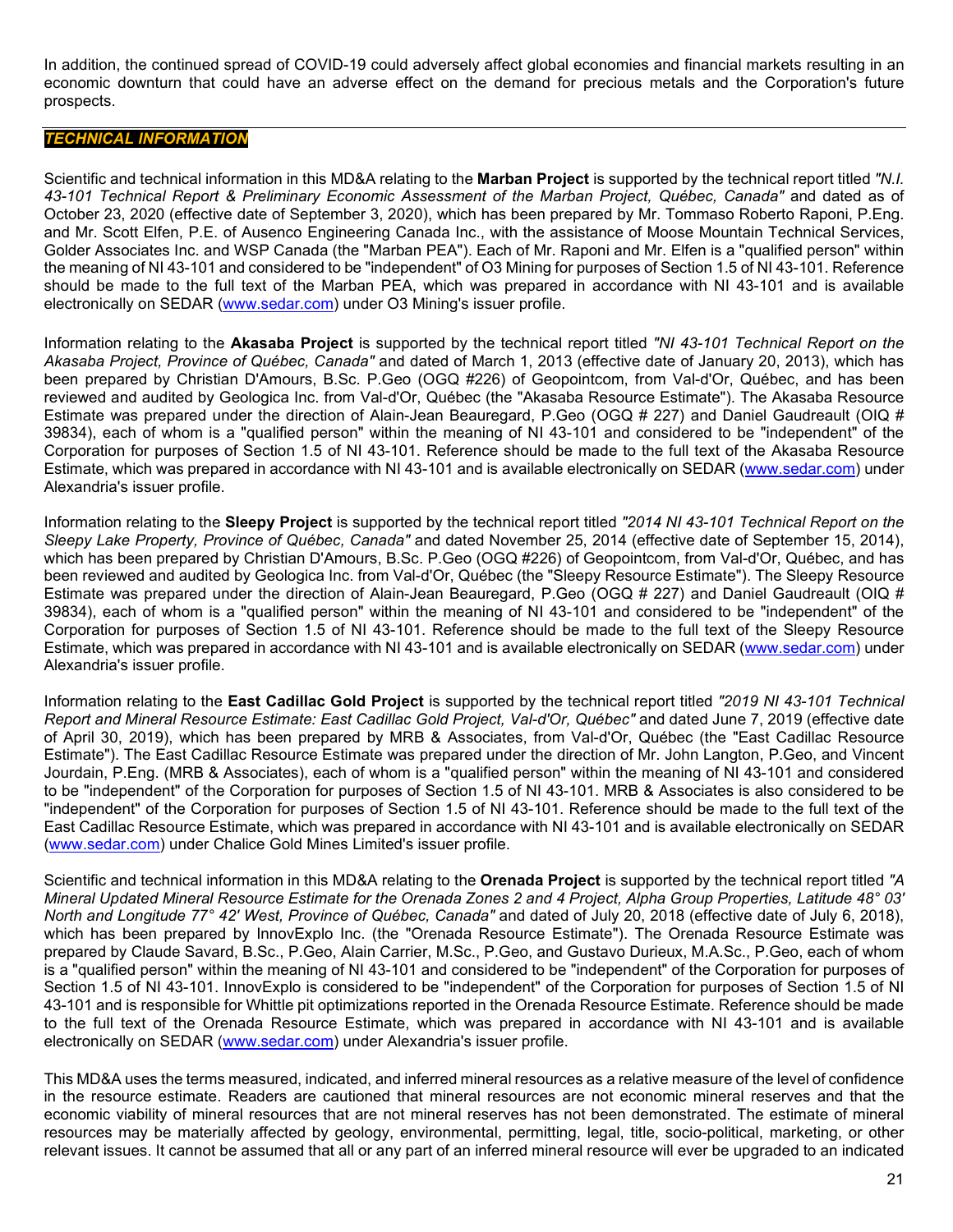or measured mineral resource category. The mineral resource estimate is classified in accordance with the Canadian Institute of Mining, Metallurgy and Petroleum's *"CIM Definition Standards on Mineral Resources and Mineral Reserves"* incorporated by reference into NI 43-101. Under Canadian rules, estimates of inferred mineral resources may not form the basis of feasibility or pre-feasibility studies or economic studies except for a preliminary economic assessment as defined under NI 43-101. Readers are cautioned not to assume that further work on the stated resources will lead to mineral reserves that can be mined economically.

Mr. Louis Gariepy, P.Geo. B.Sc., Vice President of Exploration of O3 Mining, is a "qualified person" within the meaning of NI 43-101, and has reviewed and approved the scientific and technical information in this MD&A, including the James Bay Properties, the Malartic Property, the Alpha Property and East Cadillac Property.

### *CAUTIONARY NOTE REGARDING FORWARD-LOOKING INFORMATION*

This MD&A may contain forward-looking statements and forward-looking information within the meaning of applicable Canadian securities legislation (collectively, "forward-looking information"), including, but not limited to, statements relating to the future financial or operating performance of the Corporation, the Corporation's mineral projects, the future price of metals, the estimation of mineral resources, the realization of mineral resource estimates, the timing and amount of estimated future production (if any), capital, operating and exploration expenditures, exploration activities, costs and timing of the development of new deposits, costs and timing of future exploration, the ongoing impact of the COVID-19 pandemic, proposed extensions regarding the flow-through funds spend period, the timing and ability of the Corporation to publish further technical reports, including preliminary economic assessments and pre-feasibility studies (if at all), the ability of the Corporation to complete a pre-feasibility study on the Marban Project, use of proceeds from financings, requirements for additional capital, government regulation of mining operations and mineral exploration activities, environmental risks, reclamation expenses, title disputes or claims, limitations of insurance coverage, and transactions. Often, but not always, forward-looking information can be identified by the use of words and phrases such as "plans", "expects", "is expected", "budget", "scheduled", "estimates", "forecasts", "intends", "anticipates", or "believes" or variations (including negative variations) of such words and phrases, or state that certain actions, events or results "may", "could", "would", "might" or "will" be taken, occur or be achieved.

Forward-looking information reflects the Corporation's beliefs and assumptions based on information available at the time such statements were made. Actual results or events may differ from those predicted in forward-looking information. All of the Corporation's forward-looking information is qualified by (i) the assumptions that are stated or inherent in such forward-looking information, including the assumptions listed below, (ii) the risks described in the section entitled *"Risks and Uncertainties"* in this MD&A, and (iii) the financial statements of the Corporation and other public disclosure of the Corporation, which are available on SEDAR [\(www.sedar.com\)](http://www.sedar.com/) under the O3 Mining's issuer profile.

Although the Corporation believes that the assumptions underlying the forward-looking information contained in this MD&A are reasonable, this list is not exhaustive of the factors that may affect any forward-looking information. The key assumptions that have been made in connection with forward-looking information include the following: the significance of drill results and ongoing exploration activities; the ability of exploration activities (including drill results) to accurately predict mineralization; the predictability of geological modelling; the accuracy of the Corporation's records of its property interests; the global economic climate; metal prices; environmental risks; community and non-governmental actions; that permits required for the Corporation's operations will be obtained on a timely basis in order to permit the Corporation to proceed on schedule with its planned drilling programs; that skilled personnel and contractors will be available as the Corporation's operations continue to grow; that the price of gold will exceed levels that will render the project of the Corporation economical; the relevance of the assumptions, estimates and projections; that the Corporation will be able to operate as expected during the COVID-19 pandemic; and that the Corporation will be able to continue raising the necessary capital to finance its operations and realize on its mineral resource estimates.

Forward-looking information involves known and unknown risks, future events, conditions, uncertainties, and other factors which may cause the actual results, performance, or achievements to be materially different from any future results, performance or achievements expressed or implied by forward-looking information. Such factors include, among others, general business, economic, competitive, political and social uncertainties; public health crises; the actual results of current exploration activities; errors in geological modelling; conclusions of economic evaluations; changes in project parameters as plans continue to be refined; future prices of metals; possible variations of grade or recovery rates; failure of plant and equipment or processes to operate as anticipated; accidents, labour disputes and other risks of the mining industry; political instability; and delays in obtaining governmental approvals or financing or in the completion of development or construction activities.

Although the Corporation has attempted to identify important factors that could cause actual actions, events or results to differ materially from those described in forward-looking information, there may be other factors that cause actions, events or results to differ from those anticipated, estimated or intended. Forward-looking information contained herein is given as of the date of this MD&A and the Corporation disclaims any obligation to update any forward-looking information, whether as a result of new